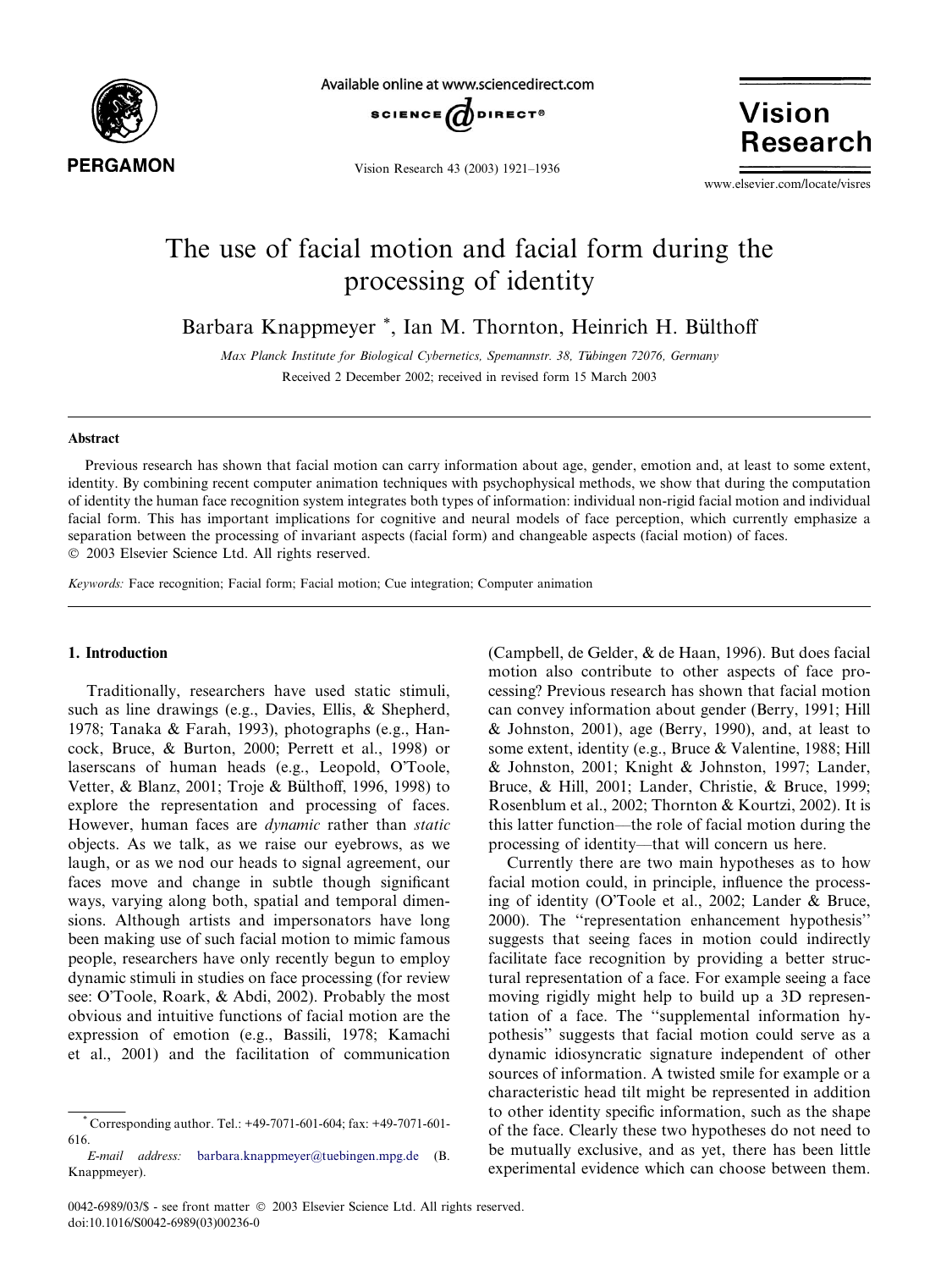Regardless of how the influence of facial motion might be exerted, the ability to measure its effect in the laboratory seems to depend on a number of factors. Principle among these are the type of facial motion, the degree of familiarity with the faces and the viewing conditions.

In terms of type of motion, an important distinction is that between rigid and non-rigid movements. Rigid facial motion includes translations and rotations of the whole head whereas non-rigid facial motion refers to deformations of the face, for example while talking or displaying facial expressions of emotion. To date, advantageous effects of rigid motion have been demonstrated when unfamiliar faces were rotated (Pike, Kemp, Towell, & Phillips, 1997; Schiff, Banka, & Galdi, 1986) or when rigid head motion accompanying speech was tested (Hill & Johnston, 2001). However, Christie and Bruce (1998) failed to find beneficial effects for rigid head motion. With respect to non-rigid facial motion, the findings are up to now non-conclusive. While studies with very familiar or famous faces have consistently shown facilitating effects of (mainly) non-rigid facial motion (e.g., Bruce & Valentine, 1988; Lander & Bruce, 2000; Lander et al., 1999, 2001), it is less clear whether there are any beneficial effects of non-rigid facial motion for unfamiliar faces. Thornton and Kourtzi (2002) for example found beneficial effects of motion in a sequential matching paradigm, whereas Christie and Bruce (1998), using old-new recognition tasks, did not. Using an animated average head Hill and Johnston (2001) found that rigid motion consistently conveyed information about identity, however effects for purely nonrigid facial motion were only weak. It is probably safe to conclude from these studies that there is evidence for facial motion (rigid and non-rigid) carrying information about identity, but the effects are small and differ with familiarity and viewing conditions. For example, familiarity seems to be an important factor for beneficial effects of non-rigid facial motion to occur. This importance of familiarity may be related to the fact that it takes time and experience to pick up which facial movements are characteristic. Once the characteristic movements have been extracted they may be used as additional information, a suggestion which is clearly in line with the supplemental information hypothesis mentioned above.

With respect to viewing conditions, studies with full quality images have often failed to show beneficial effects of facial motion (e.g., Bruce et al., 1999; Christie & Bruce, 1998; Knight & Johnston, 1997; Lander et al., 1999). In contrast, many studies which have removed or degraded facial form cues in some way, have consistently shown advantages for moving over static presentation. For example, some studies have used point-light displays (Johansson, 1973) in which facial form cues only consist of a few high-contrast dots (Bassili, 1978; Berry, 1991; Bruce & Valentine, 1988; Rosenblum et al., 2002). Other studies have involved video images, which were degraded, either by photographic negation (Knight & Johnston, 1997; Lander et al., 1999), by thresholding (Lander & Bruce, 2000; Lander et al., 1999) or by pixelating and blurring the displays (Lander et al., 2001). Recently, an animated average head was used to explore the effects of individual facial motion in isolation by replacing individual facial form with that of an average face (Hill & Johnston, 2001). While such attempts to maximize the impact of motion have been successful and are clearly well motivated––that is, the ability to independently assess form and motion is very appealing––the resulting stimuli are nonetheless quite unnatural. That is, except in the laboratory, we will rarely be given the problem of recognizing a person purely, or even mostly, from motion (e.g., from just a few high contrast dots as in the pointlight displays).

The purpose of the current work is to bring together a combination of tasks and techniques that would allow us to shed new light on the role of facial motion during the processing of identity, particularly with regard to the factors just outlined. Specifically, we made use of recent advances in computer animation and motion capture techniques to completely isolate non-rigid from rigid facial motion in an attempt to better understand the formers' contribution to identity judgments. To address the issue of familiarity, we used an incidental learning task in which exposure to both the facial form and the facial motion of a target individual was equated and controlled.

The term "facial form" is used here in the sense of ''unchangeable aspects'' of a face. This includes the individual shape (geometry) of a face, for example the thickness of the lips or the length, width and curvature of the nose in a neutral expression, as well as the skin texture (e.g., color) of a face. The term ''facial motion'' refers to ''deformations over time''. Such deformations over time contain both purely dynamic information and motion-induced spatial information. Purely dynamic information, for example, might be the speed with which a person reaches the peak of a smile or the duration the person persists in the full-smile expression. Motioninduced spatial information might be, for example, an asymmetric mouth position when a person displays a twisted smile or the position of the lip-corners at the peak of a smile.

The main focus of the current work was to investigate the integration of facial motion and facial form rather than to explore effects of facial motion in isolation. To do this we developed a testing method for presenting dynamic stimuli in which the relevance of form cues, rather than the image *quality* of form cues, was systematically varied. Form cues were manipulated by applying a 3D morphing technique (Blanz & Vetter, 1999)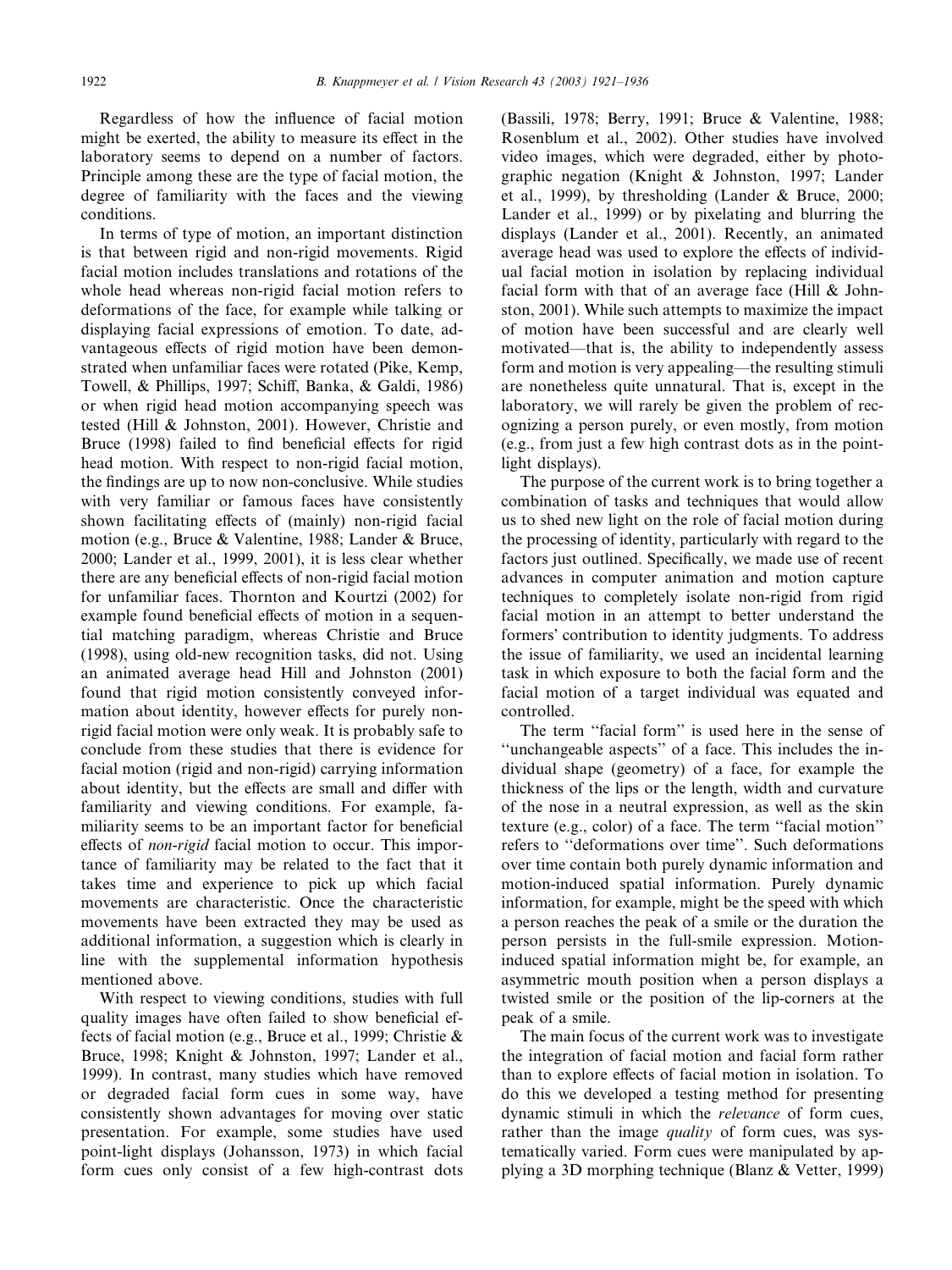

Fig. 1. Animation technique. The faces were animated using motion patterns captured from real human actors. They were filmed with a digital camera while performing a sequence of facial actions (smile, frown, surprise, chew etc.). The movement of 17 markers, which had been attached to the actor's faces, was tracked and extracted from the video using tracking software by famous3D Pty. Ltd. The facial animation software from the same company was used to apply these motion patterns to any given 3D model of a human face. To do this, marker positions, their ''hot spots'' (red) and their "regions of influence" (blue, green, yellow) were manually defined at first on an average face model, which was created from 200 3D  $Cyberware<sup>TM</sup>$  laserscans of human faces from the MPI face database and then automatically transferred to different faces. The motion of a marker drives its corresponding hot spot directly and animates the region of influence according to a quadratic fall-off function. The colored regions on the average face depicted here refer to the weights that result from overlapping regions of influence (decreasing weights from blue to yellow). A spline was used for the animation of the mouth. This clustering was then automatically transferred to the faces used in the current experiments by exploiting the point-to-point correspondence between all faces in the database. Thus the resulting animated faces differed either in their form (different laserscans) or in the motion pattern (different actors) that drove the animation, but never in the way in which the motion was applied to the faces (clustering). This animation technique allowed us to dissociate and independently vary facial motion and facial form. The snapshots from the animated faces (to the right of the figure) illustrate that the same motion pattern can be applied to different facial forms.

to high-quality laserscanned heads. A commercially available animation system for faces (3Dfamous Pty. Ltd.) was used to animate these heads using facial motion patterns captured from real human actors. The power of this technique is that it enabled us to animate any face with any motion (Fig. 1) to create situations where the two cues—form and motion—were either working in concert or conflict during the processing of identity. Thus, rather than trying to isolate form and motion, we wanted to explore how these two cues might be used at the same time.

In the experiments reported below we first familiarized observers with animated heads each performing the same basic sequence of non-rigid facial actions (e.g., smiling, frowning, chewing etc.), but with the slight idiosyncratic differences in the facial movements natural to different human actors. After familiarization, observers were asked to judge the identity of target faces, which were produced by morphing between the forms of the individual learned faces. The motion applied to these faces was always one of the motion patterns with which the observers were familiarized during learning (Fig. 2a). We hypothesized that observer's ability to determine the identity of the morphed target faces would be biased by the way the faces moved.

#### 2. General methods

# 2.1. Participants

Seventy-five observers (age 17–40 years) from the Tübingen community were paid for their participation in these experiments. They were naïve as to the purpose of the research and had normal or corrected to normal vision. Twenty-nine observers (16 males/13 females) participated in Experiment 1, twenty-seven (12males/15 females) in Experiment 2, thirteen (5 males/8 females) in Experiment 3 and sixteen (7 males/9 females) took part in the family resemblance task of Experiment 4. None of the observers participated in more than one of the experiments described below.

## 2.2. Laser scanned heads and morphing technique

All stimuli used in following experiments were created from 3D Cyberware<sup> $M$ </sup> laserscans of real human heads taken from the MPI database.<sup>1</sup> All manipulations of the heads, such as 3D morphing, anti-caricaturing,

<sup>1</sup> <http://faces.kyb.tuebingen.mpg.de/>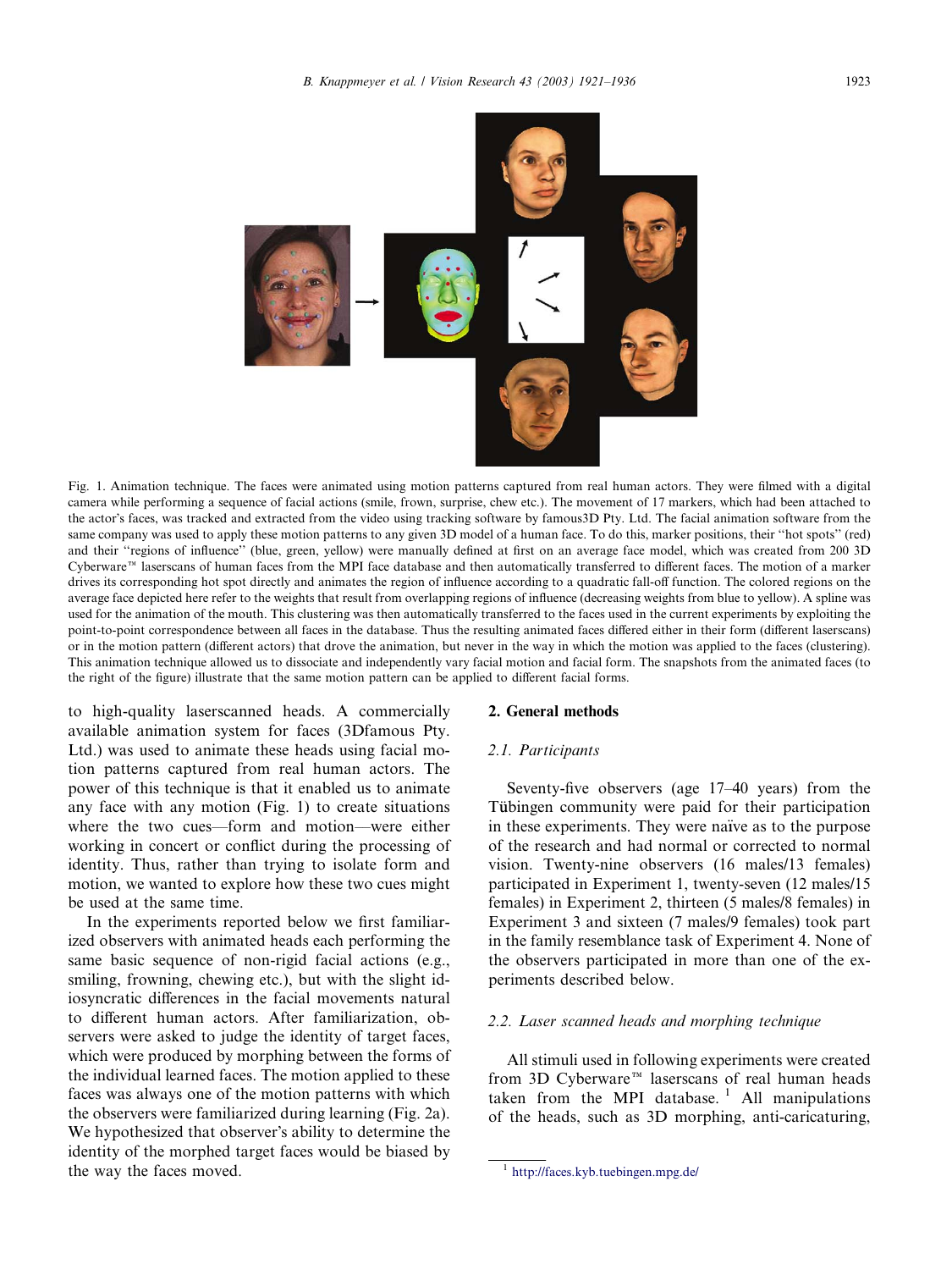

Fig. 2. Experiment 1. (a) Procedure. During a training phase observers were familiarized with two moving faces (e.g. labeled ''Stefan'' and ''Lester''), one always animated with Motion A and the other one always animated with Motion B. The motion patterns consisted of the same sequence of facial expressions performed by different human actors. At test, each face of a morph sequence between ''Stefans'' and ''Lesters'' facial form was combined with each of the two motion patterns, e.g. "Stefan's" face was animated with "Lester's" motion and "Lester's" face was animated with "Stefan's" motion. Observers had to decide whether these moving target faces looked more like ''Stefan'' or more like ''Lester''. (b) Results. Mean distribution (collapsed across observers and two different face pairs) of ''Stefan'' responses as a function of morph level. The psychometric functions reveal a biasing effect of facial motion for most morph levels. That is, when faces move with "Stefan's" motion, observers are more likely to respond "Stefan" than when exactly the same faces move with "Lester's" motion suggesting that observers based their identity judgments not solely on cues to individual facial form, but also on cues to individual facial motion. Table 1 summarizes the PSE analysis which was applied to assess the magnitude of this motion bias.

calculating an average head, applying a generic facial outline to the faces and replacement of individual skin texture were done using software developed by Blanz and Vetter (1999). An average facial outline served as a uniform aperture for all faces to prevent observers from using the cutting line from hair removal as a feature.

#### 2.3. Motion capture and animation

The faces were animated using motion patterns captured from real human actors. Six non-professional human actors (4 males/2 females) were trained to perform the following sequence of posed facial expressions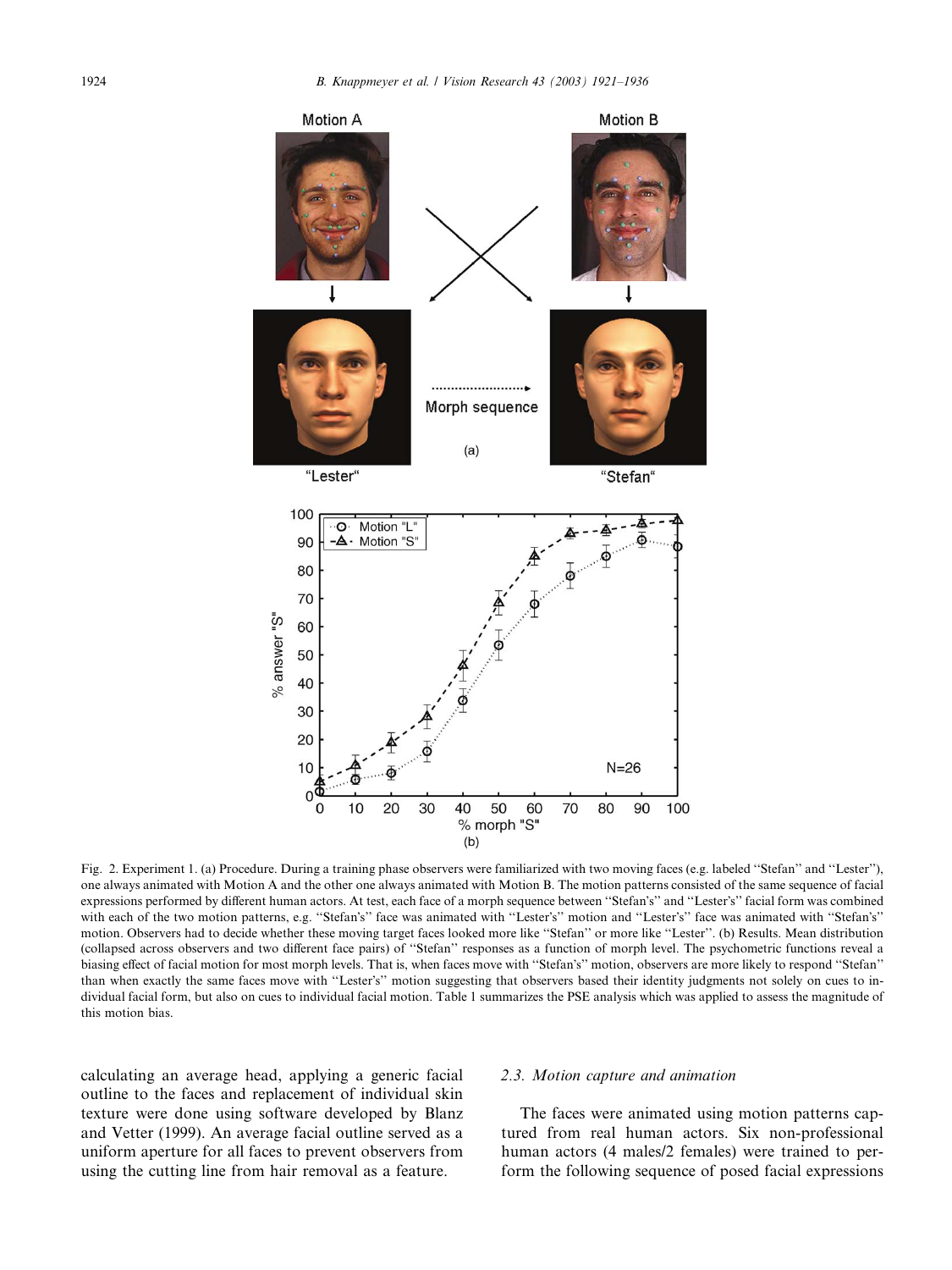within a fixed time interval  $(8-10 s)$ : neutral, smile, frown, surprise, chew three times, disgust, smile, neutral. A total of seventeen blue and green foam markers were placed on each actor's face, with markers positioned on or near the eyebrows, forehead, brow furrow, mouth, chin, nose and cheeks. Actors were filmed using a standard digital video camera. Head position was fixed to reduce rigid head movements and the actors were able to watch their faces in a monitor as they performed the facial actions.

The motion of the markers was tracked from the 25 f/s video clips using commercial tracking software by famous3D Pty. Ltd. The marker on the nose was used as a reference point to remove slight remaining head translations in the image plane. Thus the resulting motion patterns did not contain any rigid head motion, had the same overall duration and differed only in the subtle idiosyncratic way in which the actors naturally moved their faces.

These motion patterns were then applied to 3D models of human faces. Specifically, we animated 3D  $Cvberware^{m}$  laserscans of human heads using commercial facial animation software by famous3D Pty. Ltd. To do this, we manually defined corresponding marker positions on an average face model, which was calculated from 200 laserscans from the MPI face database (Blanz & Vetter, 1999). The motion of a marker drives its corresponding ''hot spot'' directly and animates a ''region of influence'' according to a quadratic fall-off function. The colored regions on the average face depicted in Fig. 1 refer to the weights that result from overlapping regions of influence. Each red spot corresponds to a ''hot spot'' for a given marker. The blue, green and yellow regions correspond to the overlapping ''regions of influence'' with blue standing for larger and yellow for smaller weights. This map of weights is referred to as ''clustering''. The clustering is somewhat arbitrary and was optimized to produce natural looking animations. Most importantly, the clustering was exactly the same for each face used in the current experiments. This was achieved by automatically transferring the clustering from the average face to every other face exploiting the dense point-to-point correspondence between all faces in the database (Blanz & Vetter, 1999). Thus the resulting animated faces differed either in their form (different laserscans) or in the motion pattern (different actors) that drove the animation, but never in the way in which the motion was applied to the faces (clustering). This animation technique allowed us to dissociate and independently vary facial motion and facial form. The animated faces were rendered into AVI format. During the experiments video clips were displayed with 12 f/s on a CRT monitor using IRIS Mediaplayer (SGI O2). Faces were presented in frontal view and covered approximately  $3.6^{\circ} \times 4.6^{\circ}$  of visual angle.

## 2.4. Training procedure

While a single static picture can be enough to communicate the characteristic structural information of a face, significantly more exposure appears to be required in order to convey the characteristics of complex facial movements (Christie & Bruce, 1998). In the current studies, an incidental learning procedure was used to familiarize observers with individual faces moving in idiosyncratic ways. Observers were repeatedly shown two animated faces one after the other in a looped display along with a corresponding name label. Each face was presented for 30 s. Half of the observers were familiarized with face  $A$  animated with actor  $A$ 's motion and face B animated with actor B's motion and the other half learned face A animated with actor B's motion and face B animated with actor A's motion. This was done to counterbalance for potential differences in the distinctiveness of the motion patterns.

While watching these animations observers were asked to fill out a questionnaire assessing personality traits of the faces. The questions were for example ''Who looks overall happier to you?'', ''Who appears more dominant?''. Observers spent approximately 30 min answering these questions and they were not aware that there would be a further categorization task. After this familiarization phase observers were able to accurately (100%) label the learned faces. Our intention with this training procedure was to familiarize observers with the particular faces and facial motions without them trying to explicitly memorize any aspect of the display.

#### 2.5. Testing procedure

In Experiments 1–3, observers were shown spatial morphs that represented a gradual transition between the form of the learned faces and they were asked to identify these morphs as one of the two previously learned faces (2AFC). In Experiment 4 observers were presented with new faces that were morphed (50% morphs) with the form of the learned faces. They were asked to classify these morphs into two families. To test whether the incidentally learned motion patterns influenced observers' decisions in both of these tasks, the target faces were presented a number of times, half of the time animated with the motion pattern from one learned face and half of the time animated with the motion pattern from the other. The strength of the motion cue was held constant, i.e. there was no motion morphing involved.

# 3. Experiment 1

The purpose of Experiment 1 was to establish whether incidentally learned facial motion patterns would bias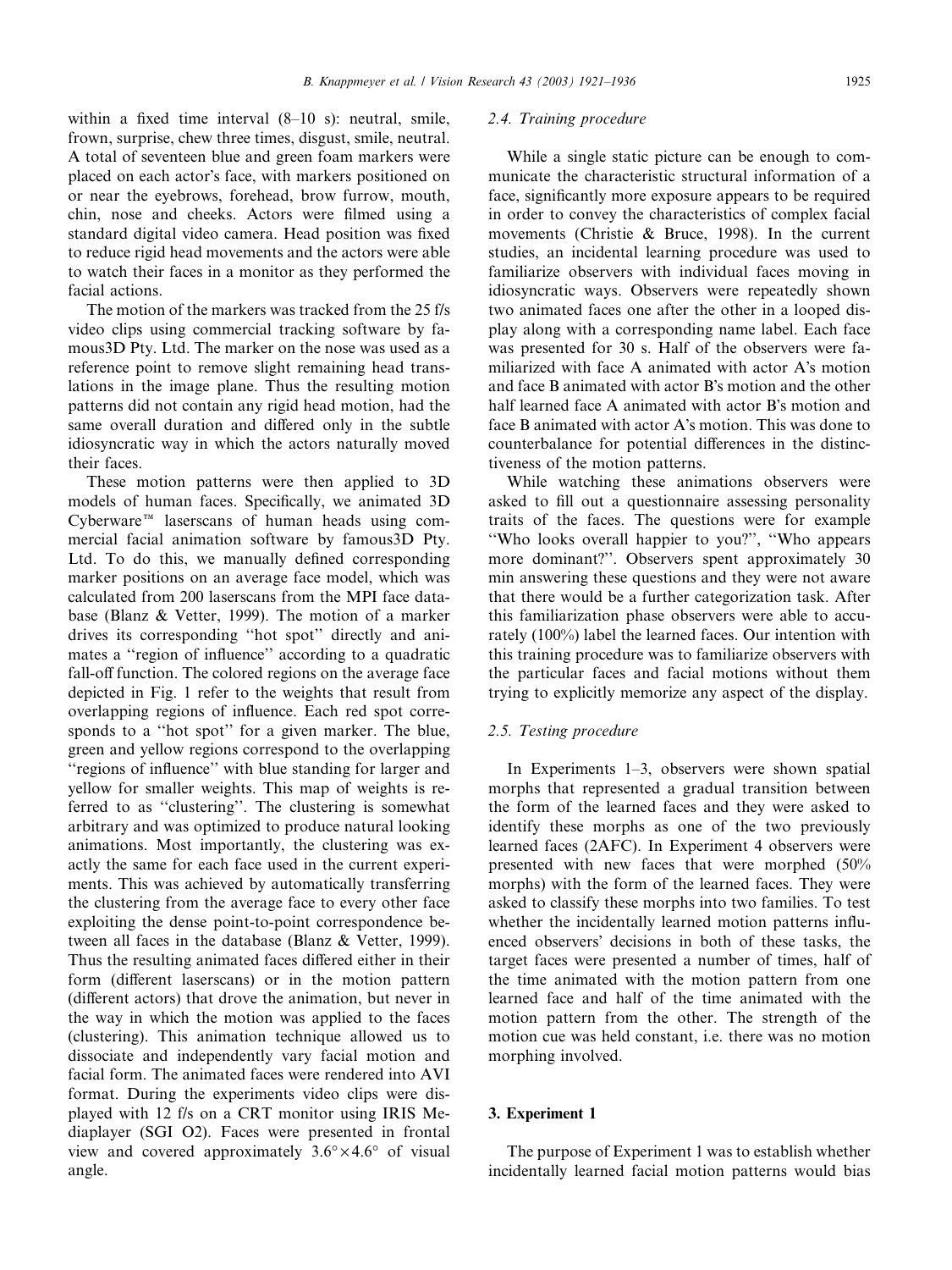observers' perception of facial identity even when relevant form cues were available. Observers were first familiarized with two animated faces using the procedure described above. The faces differed in their form as well as in the way they were moving. During testing, the form cue in the target faces was systematically varied but the motion cue was held constant. This allowed us to measure the direct trade-off between facial form and facial motion. If characteristic motion influences the processing of identity, we would expect more ''face A'' responses for a face that moves like ''face A'' than for the same face moving like "face B". We assumed that such biasing effects might be particularly evident when form information was ambiguous (i.e. around the 50% morph).

#### 3.1. Stimuli and procedure

For the training procedure two pairs of head models (2female heads, 2male heads) were chosen from the MPI head database. Since discriminating between just two faces is a very easy task, there was the risk that ceiling effects would leave little room for any motion-induced biases. To minimize this risk, and to account for the fact that our recording techniques capture facial form in more detail than facial motion, we decided to slightly weaken the form cue in the training faces for this initial experiment. This was achieved by morphing the faces 20% towards the average head (anti-caricaturing; Blanz & Vetter, 1999) and by applying an average skin texture to the faces. After this transformation the two faces looked a little more similar (Fig. 3), but were still easily distinguishable from each other after familiarization.

The two female faces were animated with facial motion captured from two female actors and the two male faces were animated with motion recorded from two

male actors. Fourteen observers (9 females/5 males) were familiarized with the two male faces labeled ''Stefan'' and ''Lester''. The remaining fifteen observers (6 females/9 males) were familiarized with the two female faces labeled ''Susi'' and ''Lara''. At test, observers were asked to categorize single moving faces as either ''Stefan" ("Susi") or "Lester" ("Lara"). The animated target faces were taken from a spatial morph sequence representing a gradual transition between "Stefan's" (''Susis'') and ''Lesters'' (''Laras'') facial forms. Eleven morphs covering the whole range between the form of "Stefan's" ("Susi's") face and the form of "Lester's" ("Lara's") face in  $10\%$  steps were used as target faces. For example, the 50% morph contained equal form information from "Stefan's" ("Susi's") and "Lester's" ("Lara's") face. To examine whether the incidentally learned motion patterns would nevertheless influence the perception of identity each target face was presented 20 times, 10 times animated with "Stefan's" ("Susi's") facial motion and 10 times animated with "Lester's" (''Laras'') facial motion. Observers were instructed that they would see faces, whose facial form might sometimes have been modified. Thus observers were if anything cued to pay attention to the form rather than to the motion, which is conservative with respect to our hypothesis. They were asked to indicate (via key press ''S'' or ''L'') after each target video (10 s), whether the face looked more like ''Stefan'' (''Susi'') or more like ''Lester'' (''Lara''). Presentation order was randomized for each observer.

# 3.2. Results

Fig. 2b shows mean proportion of ''S'' responses for each morph and each motion pattern, collapsed across



Fig. 3. Stimuli. From left to right the columns depict: the female face pair used in Experiment 1 (top: ''Lara'', bottom: ''Susi''), the male face pair used in Experiment 1 (top: ''Lester'', bottom: ''Stefan''), both face pairs were slightly anti-caricatured, had an average facial outline and an average skin texture; the same male face pair from Experiment 1, but without anti-caricaturing (used in Experiments 2a, 3 and 4); and finally to the right: again the same face pair, but now without anti-caricaturing and with individual skin texture (used in Experiment 2b).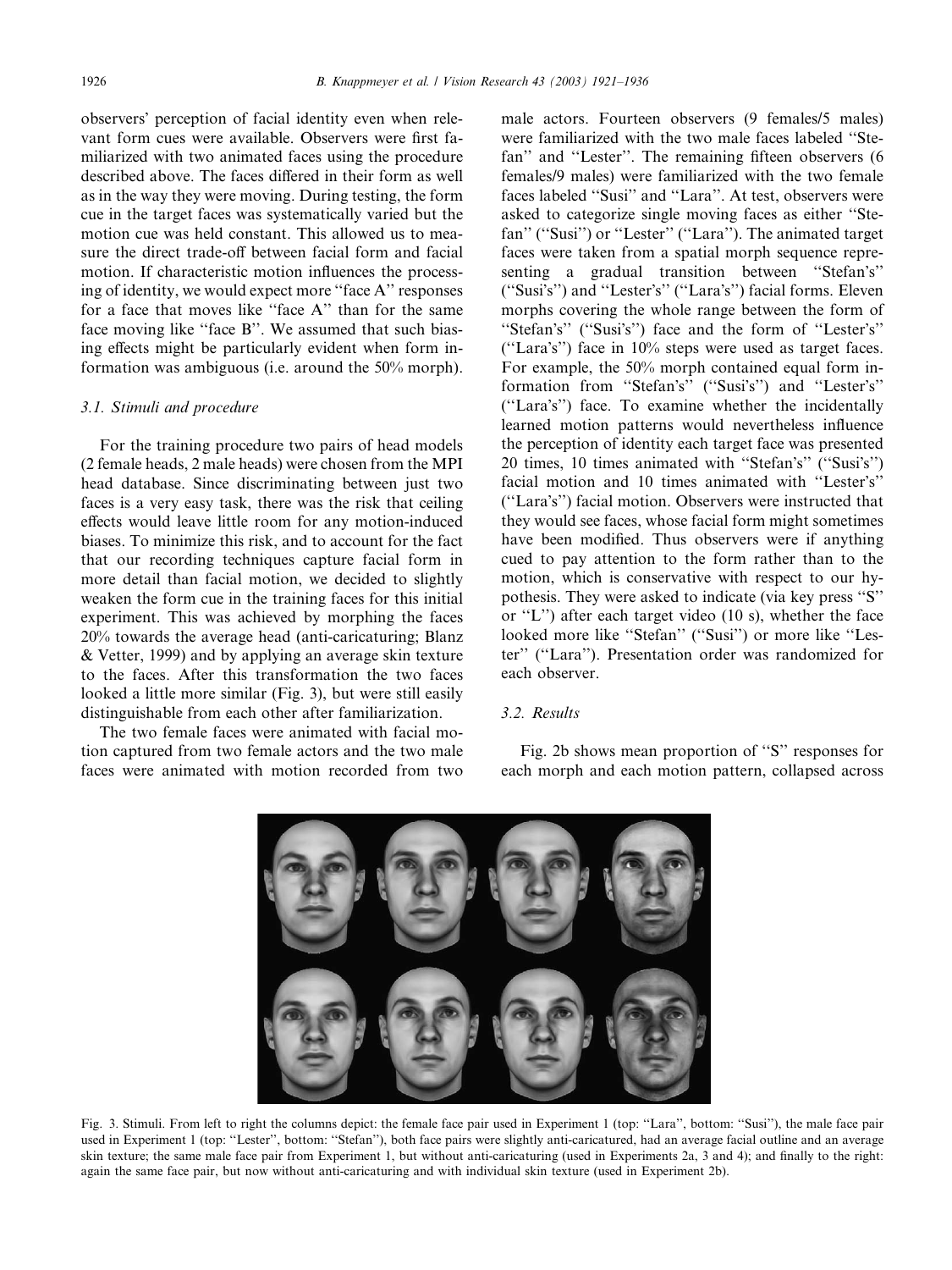25 observers, the male and female face pairs and two form/motion combinations. Data from 3 out of 29 observers (2 trained with the male faces, 1 trained with the female faces) were excluded from the analysis because neither of the two psychometrical functions (data for each motion pattern) crossed the 50% level. This exclusion criterion was applied to avoid an overestimation of the biasing effect caused by single observers who categorized the faces solely based on the motion pattern. In terms of our hypothesis this is a conservative treatment of the data.

Across almost the whole range of the morph sequence, observers were more likely to respond ''S'' when the morphs moved with motion ''S'' than when exactly the same morphs moved with motion ''L''. The response differences varied between 3.5% and 16.9% with the largest difference for the 60% morph and the smallest for the 0% morph, which is identical to the learned face ''Lester'' (''Lara''). To more carefully assess the magnitude of the shift between the two psychometrical functions, a standard PSE (points of subjective equality) analysis was performed. The point of subjective equality (PSE), i.e. when observers' responses are at chance (50%), denotes the morph which is perceived as most ambiguous. This does not necessarily coincide with the physically most ambiguous morph (50%), for instance because of differences in the initial distinctiveness of the two faces or because of individual observer bias.

Cumulative Gaussian functions were fitted to individual observer data for each motion pattern separately. <sup>2</sup> The PSE values were extracted from the fitted data and were submitted to a 2 (face pair at training)  $\times$  2 (form-motion combination at training)  $\times$  2 (motion pattern at test) ANOVA. The ANOVA revealed a main effect of motion  $(F(1, 22) = 10.3, p = 0.004)$  showing that the morph to which observers responded equally often with ''S'' and ''L'' needed to contain less form information from face ''S'' (38.8%, SE 2.3%) when it moved with the facial motion from face ''S'' than when it moved with the facial motion from face "L"  $(53.9\%,$ SE 3.3%). No other main effects or interactions were found. Since there was no effect of face pair or formmotion combination, the data is presented collapsed across these conditions (Fig. 2b). However, for completeness we also present the PSE values for the two face pairs separately in Table 1. The fact that the PSEs are not symmetrical around the 50% morph may reflect variations in the distinctiveness of the faces. If, for example, the face ''Stefan'' was more distinctive than

''Lester'', the psychometric functions would be shifted to the left.

In addition to the PSE values, P25 and P75 values were calculated from the fitted data and one-tailed t-tests were applied to evaluate whether the differences (motion ''L''–motion ''S'') were significantly larger than zero. The P75 (P25) value demarks the amount of form from face "S" in the morph required to obtain  $75%$ (25%) ''S'' responses. Table 1 summarizes the results from this analysis. At all levels, less form information from face ''S'' was needed when the faces were moving with motion "S" than when they were moving with motion ''L''. These differences were significant, except for the P25 difference for the female faces, which reached only marginal significance.

While the motion bias for the male faces seems to be slightly larger than that obtained with the female faces, one-tailed t-tests comparing these differences (motion ''L''–motion ''S'') between the two experiments (male face pair–female face pair) revealed that this apparent trend was not significant (P25:  $t(24) = -0.0135$ ,  $p = 0.5053$ ; PSE:  $t(24) = 0.3648$ ,  $p = 0.3592$ ; P75:  $t(24) = 0.8424$ ,  $p = 0.2039$ . This is consistent with the lack of a main effect for face pair in the ANOVA on the PSE values reported above. Taken together (collapsed across face pairs) the magnitude of the bias varied between 14% and 16% and was present at all three levels of performance (PSE, P25, P75) suggesting that the motion biased observers' decisions not only when form information was completely ambiguous (at the point of subjective equality) but also when observers were able to reliably identify the faces (P25, P75).

## 3.3. Discussion

Using two pairs of animated faces we have shown in this first experiment that observers were using both facial form and facial motion while making their identity decision. The psychometric functions clearly show that observers were sensitive to form information. That is, the proportion of ''Stefan'' (''Susi'') responses was close to 100%, when the face looked exactly like ''Stefan'' ("Susi") and close to  $0\%$ , when the face looked exactly like "Lester" ("Lara"). More interestingly, the shift between the two psychometrical functions suggests that the characteristic motion associated with an individual face during learning biased observers' identity judgments. The magnitude of this motion bias was equivalent to a 14%–16% change in relative form information. Furthermore, the bias was not only present when form information was completely ambiguous (at the point of subjective equality, PSE), but also when relevant form cues were available (across almost the whole range of the morph sequence). Thus, rather than exclusively relying on either facial form or on facial motion, observers seem to integrate both sources of information. However,

<sup>&</sup>lt;sup>2</sup> The PSE analysis reported here was carried out using the MATLAB statistics toolbox. Re-analyses of the data using software by Wichmann and Hill (2001) specifically developed for the fitting of psychometrical functions yielded the same pattern of results.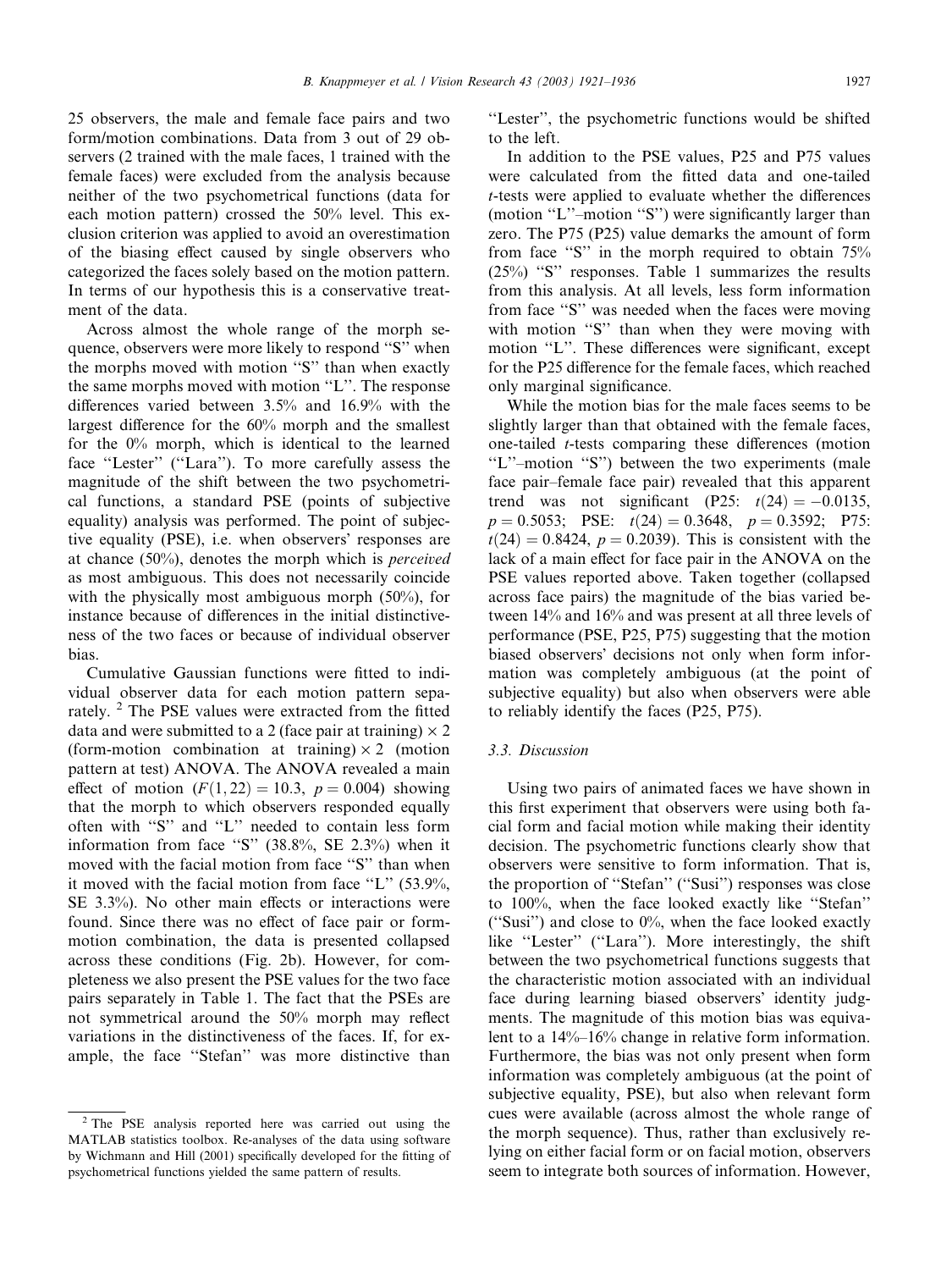Table 1

Experiment 1: Mean PSE, P25, P75 values (% form from face "S" in the morph) collapsed across observers for male and female face pairs

| Face pair                   |                 | Motion "L"    | Motion "S"       | Difference |     | df |        |
|-----------------------------|-----------------|---------------|------------------|------------|-----|----|--------|
| Male                        | P <sub>25</sub> | 34.9 (SE 3.2) | 20.9 (SE 5.2)    | 14.1       | 1.9 | 11 | 0.0409 |
|                             | <b>PSE</b>      | 53.2 (SE 5.1) | 36.2 (SE 3.3)    | 17.0       | 2.3 | 11 | 0.0225 |
|                             | P75             | 71.5 (SE 7.6) | 51.5 (SE 2.8)    | 20.0       | 2.5 | 11 | 0.0140 |
| Female                      | P <sub>25</sub> | 39.6 (SE 3.4) | 25.4 (SE 7.0)    | 14.2       | 1.5 | 13 | 0.0745 |
|                             | <b>PSE</b>      | 54.5 (SE 4.3) | 41.1 (SE $3.0$ ) | 13.4       | 2.0 | 13 | 0.0310 |
|                             | P75             | 69.4 (SE 5.9) | 56.8 (SE 2.7)    | 12.6       | 2.8 | 13 | 0.0082 |
| Collapsed (male and female) | P <sub>25</sub> | 37.4 (SE 2.3) | 23.3 (SE 4.4)    | 14.2       | 2.4 | 25 | 0.0123 |
|                             | <b>PSE</b>      | 53.9 (SE 3.3) | 38.8 (SE 2.3)    | 15.1       | 3.1 | 25 | 0.0024 |
|                             | P75             | 70.3 (SE 4.7) | 54.4 (SE 2.0)    | 16.0       | 3.7 | 25 | 0.0006 |

To assess the magnitude of the biasing effect in Experiment 1, points of subjective equality (PSEs), P25 and P75 were calculated for each observer and each motion pattern by fitting cumulative gauss functions. The values denote how much form information from "Stefan's" face was required in the morph to elicit 25%, 50% or 75% "S" responses. One-tailed t-tests were applied to assess the magnitude of the differences between the two psychometric functions. The data show that at each level of performance less form information of ''S'' is contained in the morph when it is moving with motion from face "S" than when it is moving with motion from face "L".

the faces used in this initial experiment were manipulated to look quite similar (Fig. 3). In the following experiment we will investigate whether these manipulations influenced our findings.

## 4. Experiment 2

The faces used for training in the previous experiment looked very similar, since we had weakened the form cue to ensure that the task was not trivial. This manipulation might have encouraged observers to pay more attention to the facial motions than under more ''natural'' conditions. The purpose of Experiment 2 was to systematically investigate whether the motion bias observed in Experiment 1 crucially depended on these form manipulations, which included 20% anti-caricaturing, i.e. morphing towards the average face, and substitution of the individual skin texture with an average skin texture. Thus we replicated Experiment 1, but now the training faces were not anti-caricatured, but they retained their original inner features (Experiment 2a) and individual skin texture was applied to the training faces (Experiment 2b). We assumed that increasing the strength of the form cue (shape and texture) at training would weaken the motion bias.

## 5. Experiment 2a

#### 5.1. Stimuli and procedure

The same male face pair from Experiment 1 was used, but now the faces were not anti-caricatured (Fig. 3). That is, the inner features of the faces differed in their natural way. However the skin texture was still taken from the average face. Since there was no effect of face pair in the previous experiment, all 14 observers (6 females/8 males) were now familiarized with the same pair of male heads. The faces were animated with the same motion sequences as before. Unlike in the first experiment, observers watched each morph only five times animated with Stefan's motion and five times animated with Lester's motion. Otherwise the procedure and the stimuli were identical to those in Experiment 1.

## 5.2. Results

Data from 1 out of the 14 observers met the exclusion criterion described in Experiment 1 and was thus not included in the analysis. Fig. 4a shows the mean responses (collapsed across observers) for each morph and each motion pattern. The proportion of ''Stefan'' responses was very low for the 0% morph ("Lester's" face) and very high for the 100% morph ("Stefan's" face) suggesting that form influenced observer's decision. Furthermore, across a large portion of the morph sequence observers responded more often ''Stefan'' when the morphs were moving with "Stefan's" motion than when they were moving with "Lester's" motion. This response difference was largest for the 60% morph  $(32.3\%)$ , smallest for the 0% morph  $(3.1\%)$ 

The PSE analysis revealed significant differences at all three levels of performance (PSE, P25 and P75) (see Table 2). More specifically, the corresponding morphs contained significantly less form information from "Stefan" when it was moving with "Stefan's" motion than when it was moving with "Lester's" motion at all three levels of performance. The magnitude of the bias ranged from 22.7% to 25.1%. The motion bias seems to be larger than in the first experiment. However, onetailed  $t$ -tests (comparing data from the male faces in Experiment 1 with data from Experiment 2a) revealed that this difference was not significant (P25: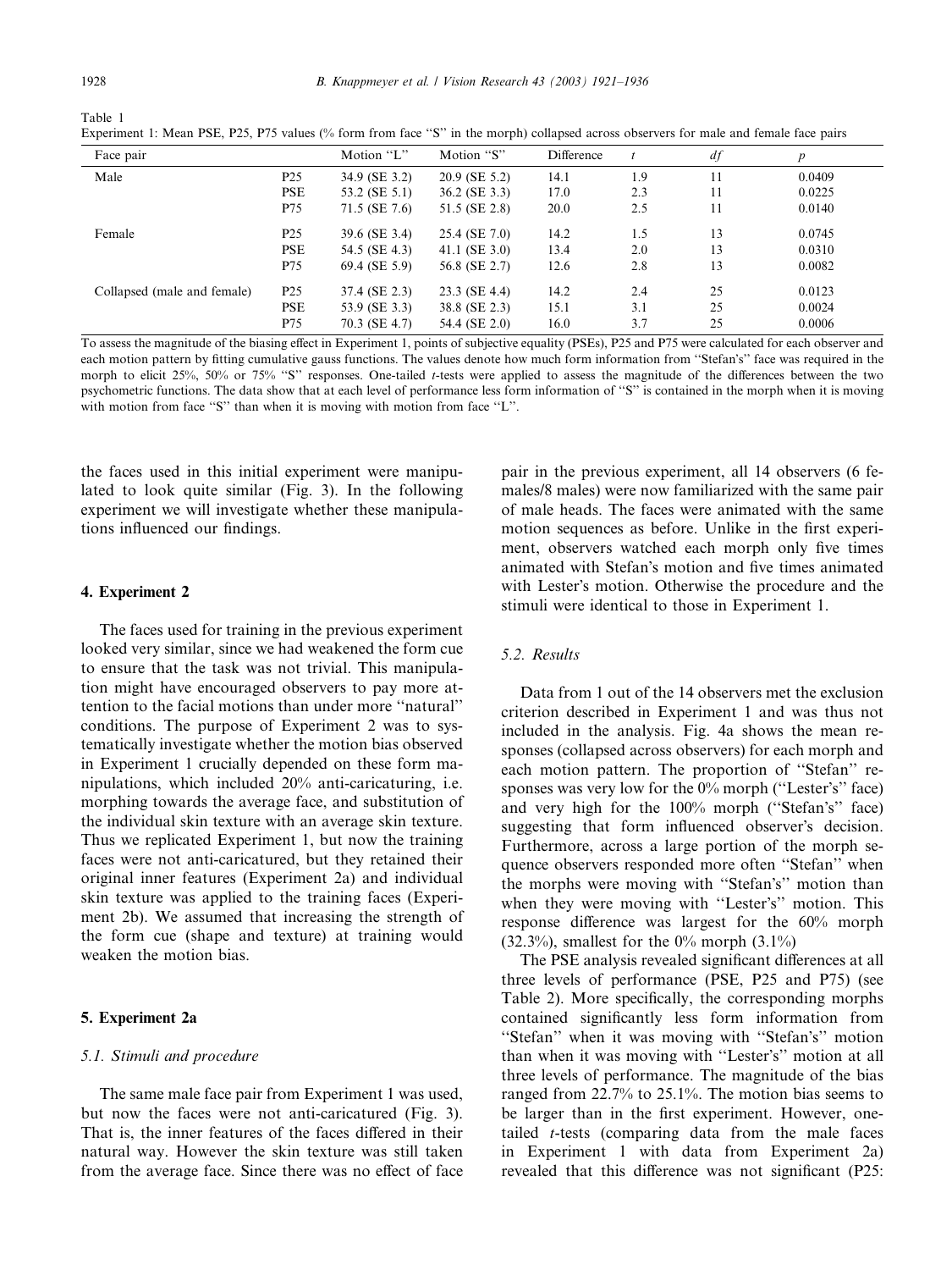

Fig. 4. (a) Experiment 2a. Mean distribution (collapsed across observers) of ''Stefan'' responses as a function of morph level. In contrast to Experiment 1, the training faces were not morphed towards the average face. Thus they were slightly more distinct. The psychometrical functions still reveal a motion bias. (b) Experiment 2b. Mean distribution (collapsed across observers) of ''Stefan'' responses as a function of morph level. In contrast to the previous experiment, individual skin texture was applied to the training faces. Thus they were even more distinct. The psychometrical functions still reveal a motion bias, which was smaller than in the previous experiments. After the task, observers were asked to discriminate the learned motion patterns applied to an average head. They performed 87% ( $N = 11$ , SE 4.6%) correct suggesting that they were able to distinguish between the motion patterns even though the bias was smaller.

 $t(23) = -0.6914$ ,  $p = 0.2481$ ; PSE:  $t(23) = -0.5467$ ,  $p =$ 0.2949; P75:  $t(23) = -0.3958$ ,  $p = 0.3480$ ).

Table 2

## 5.3. Discussion

As in Experiment 1 the data show a clear trade-off between facial form and facial motion. Since the motion bias was still present we conclude that the anti-caricaturing (Experiment 1) was not crucial to obtain the effect.

#### 6. Experiment 2b

### 6.1. Stimuli and procedure

The procedure and the stimuli were the same as in Experiment 2a except for one further manipulation: individual skin texture was applied to the training faces. In addition, after having completed the whole task (training and testing phase) observers were presented with an average face which was animated with the learned motion patterns. They were asked to decide which of the two motion patterns was used for the animation. This task consisted of 20 trials: 10 presentations of each motion pattern, randomly presented.

#### 6.2. Results

The data from 1 out of 13 observers met the exclusion criterion and was thus not included in the analysis. The mean proportions of ''Stefan'' responses are shown in Fig. 4b. Again across the whole range of the morph sequences there was a trend to respond ''Stefan'' more often when the morphs were moving with "Stefan's" motion than when they were moving with "Lester's" motion. The difference varied from 0% (for the 0 and the 20% morph) to 14.2% (for the 50% morph).

The PSE analysis revealed significant differences at the P25 and the PSE (Table 3), but only a marginally significant trend at the P75 level. The bias was apparently smaller than in the previous experiments (3.9%– 11.4% ''Stefan'' in morph). One-tailed t-tests revealed that the bias was significantly smaller than in Experiment 2a at the P25 level  $(t(23) = 1.7968, p = 0.0428)$ , marginally smaller at the PSE level  $(t(23) = 1.4706$ ,  $p = 0.0775$ ) and not significantly smaller at the P75 level  $(t(23) = 1.1036, p = 0.1406).$ 

When observers were asked to discriminate the two motion patterns applied to an average head, they

|  |  |  |  |  |  |  |  | Experiment 2a: Mean PSE, P25, P75 values (% form from face "S" in the morph) collapsed across observers |  |
|--|--|--|--|--|--|--|--|---------------------------------------------------------------------------------------------------------|--|
|  |  |  |  |  |  |  |  |                                                                                                         |  |

|                 | Motion "Lester" | Motion "Stefan"  | Difference | t(12)           |       |  |
|-----------------|-----------------|------------------|------------|-----------------|-------|--|
| P <sub>25</sub> | 51.3 (SE 5.6)   | 28.6 (SE 7.2)    | 22.7       | 2.3             | 0.020 |  |
| PSE             | 66.8 (SE 5.9)   | 42.9 (SE $5.0$ ) | 23.9       | 2.4             | 0.016 |  |
| P75             | 82.3 (SE 7.6)   | 57.2 (SE 3.8)    | 25.1       | $\gamma$<br>ن ک | 0.015 |  |

In contrast to the previous experiment the training faces were not morphed towards the average face in this experiment. See Table 1 for a more detailed description of the data format.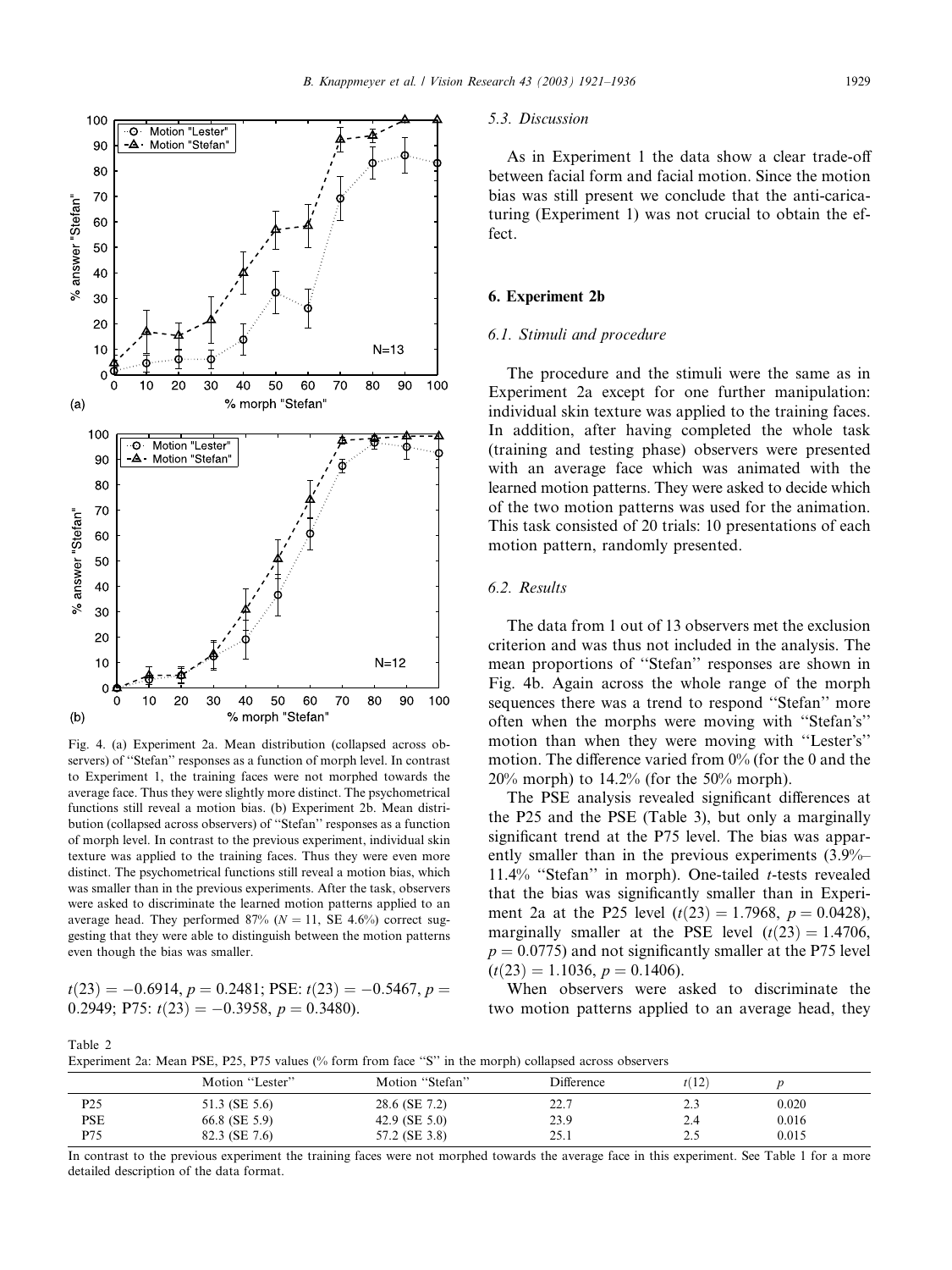Table 3

|     | Motion "Lester" | Motion "Stefan" | Difference | t(11)   |       |  |
|-----|-----------------|-----------------|------------|---------|-------|--|
| P25 | 42.7 (SE 3.4)   | 38.8 (SE 3.9)   | 3.9        | 1.95    | 0.038 |  |
| PSE | 55.3 (SE 3.6)   | 47.7 (SE 2.9)   | 77         | . .88   | 0.044 |  |
| P75 | 68.0 (SE 6.3)   | 56.5 (SE 2.2)   | 11.4       | 71<br>. | 0.058 |  |

Experiment 2b: Mean PSE, P25, P75 values (% form from face "S" in the morph) collapsed across observers

In contrast to Experiment 2a the training faces also differed in their skin texture. See Table 1 for a more detailed description of the data format.

performed very accurately, with performance averaging around 87% ( $N = 11$ , SE 4.6%).

#### 6.3. Discussion

The data from Experiment 2b still reflect a trade-off between facial form and facial motion. However the motion bias is smaller, which is in line with our prediction concerning increased form cues. The fact that motion has any impact in this experiment is impressive given that adding individual skin texture considerably increases the useful form information in the animations (Fig. 3). The fact that observers were still able to accurately (87%) distinguish between the two different motion patterns when these were applied to an average face, suggests that the increased form information did not block the extraction of motion during learning, but rather provided a much more robust cue during testing.

## 7. Experiment 3

The previous experiments provide evidence that both facial form and facial motion seem to be used during the processing of identity. While it has been well established that processing of facial form is tuned to upright faces, the so-called inversion effect (e.g., Thompson, 1980; Yin, 1969), it is less clear whether this is also true for the processing of facial motion. For example, using an animated average face Hill and Johnston (2001) found that even when the animated face was turned upside down, observers were still able to identify one out of three facial motions taken from a different human actor. However, the performance was worse than for the upright presentation. Similarly, Lander et al. (1999) reported an advantage for moving compared with multiple static displays even when faces were presented upside down. In contrast, Knight and Johnston (1997) did not find such an advantage for inverted faces. The purpose of the following experiment was to test whether the motion bias we observed in the previous experiments would be robust against rotation in the image plane.

## 7.1. Stimuli and procedure

The stimuli at training were exactly the same as in Experiment 2a. Observers were familiarized with the faces presented in upright orientation, but now at test the faces were presented upside down, i.e. rotated 180° in the image plane.

## 7.2. Results

Data from 1 out of the 13 (5 males/8 females) observers were discarded from the analysis according to the exclusion criterion described above. The results are summarized in Fig. 5. The performance at the endpoints of the morph sequence was worse than in the previous experiments, e.g. 10–25.8% ''Stefan'' responses for the  $0\%$  morph (= "Lester's" facial form) and 83.3–93.3% for the  $100\%$  morph (= "Stefan's facial form). The difference in ''Stefan'' responses depending on the motion pattern varied between 9.2% (for the 90% morph) and 25.8% (for the 80% morph).

The PSE analysis revealed a significant motion bias at all three levels of performance (Table 4). The magnitude of the bias varied between 18.7% and 25.7%. Two-tailed t-test revealed that the magnitude of this bias was neither different from that in Experiment 2a (P25:  $t(23) =$ 0.2920,  $p = 0.7729$ ; PSE:  $t(23) = 0.1346$ ,  $p = 0.8941$ ;



Fig. 5. Experiment 3. Mean distribution (collapsed across observers) of ''Stefan'' responses as a function of morph level. Observers were trained with upright faces and tested with faces that were turned upside down. The overall performance was worse than in the previous experiments (inversion effect), but the motion bias was still present suggesting that some aspects of the spatio-temporal pattern seem to be invariant to rotations in the image plane.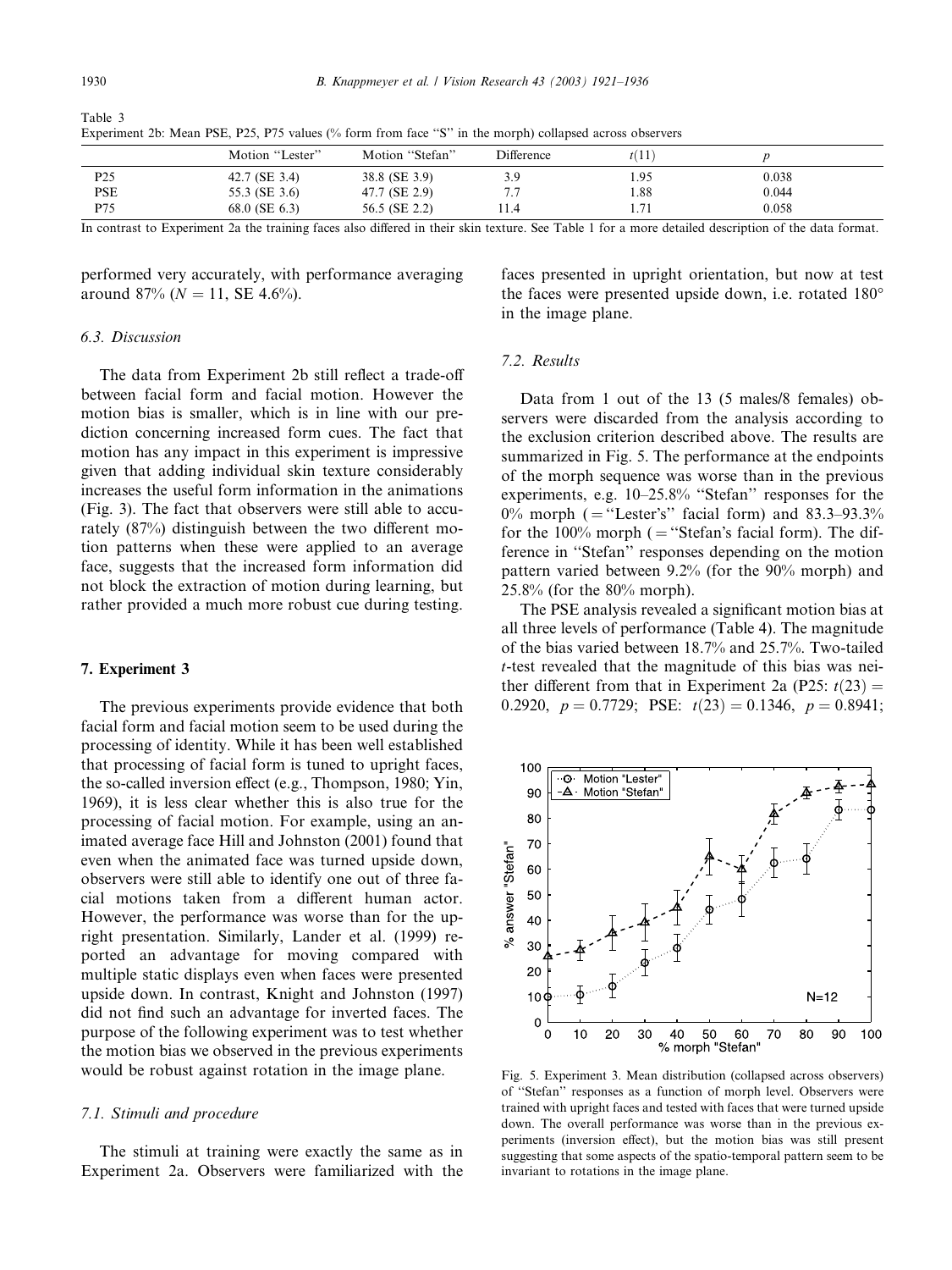Table 4 Experiment 3: Mean PSE, P25, P75 values (% form from face "S" in the morph) collapsed across observers

|                 | Motion "Lester" | Motion "Stefan" | Difference   | t(11)               |       |
|-----------------|-----------------|-----------------|--------------|---------------------|-------|
| P <sub>25</sub> | 29.3 (SE 7.8)   | $10.6$ (SE 4.4) | 18.7         | 2.1                 | 0.033 |
| <b>PSE</b>      | 59.3 (SE 4.2)   | 37.1 (SE 4.7)   | າາ າ<br>∠∠.∠ | 2.9                 | 0.007 |
| P75             | 89.3 (SE 5.8)   | 63.7 (SE 6.2)   | 25.7         | າ າ<br>. . <u>.</u> | 0.004 |

Observers were trained with the same faces as in Experiment 2a. While trained with upright faces, at test observers were presented with faces that were turned upside down. See Table 1 for a more detailed description of the data format.

P75:  $t(23) = -0.0411$ ,  $p = 0.9676$  nor from that obtained for the male faces in Experiment 1 (P25:  $t(22) = -0.3980$ ,  $p = 0.6945$ ; PSE:  $t(22) = -0.4834$ ,  $p = 0.6336$ ; P75:  $t(22) = -0.5074$ ,  $p = 0.6169$ ).

## 7.3. Discussion

The data show that even though observers were familiarized with upright moving faces the facial motion still influenced their identity decision when the target faces were presented upside down. This is quite impressive given the subtlety of the differences in the motion patterns. Some aspects of the motion patterns seem to be rather invariant across rotations in the image plane. This is consistent with Lander et al. (1999) and Hill and Johnston (2001) who also found that some useful aspects of facial motion seem to be preserved in inverted displays. However a direct comparison with these studies has to be handled with care due to differences in task and stimuli. The magnitude of the motion bias in the current experiment is comparable with the equivalent upright condition (Experiment 2a). However, it is larger at the endpoints, probably because turning the faces upside down is a non-optimal viewing condition for extracting the facial form. This might lead to additional cues (such as facial motion) becoming more important. The fact that the overall performance is worse is consistent with the well-known inversion effect for pictures of faces (e.g., Thompson, 1980; Yin, 1969). There may be several reasons why motion still biases observers' responses under these conditions. For example, purely dynamic information (e.g., the rhythm and timing of a sequence) is unaffected by rotation in the image plane. Possibly it is this aspect of the motion pattern that is responsible for the continued motion bias. This would be consistent with research showing that observers are sensitive to the exact rhythm of facial motion (Lander & Bruce, 2000). Alternatively, the motion patterns used in the current experiments might create some particularly distinctive spatio-temporal feature (e.g., a skewed smile) which might also be easily perceived in the rotated display. Clearly, further research is needed to more fully understand the effect of inversion on the processing of moving faces.

### 8. Experiment 4

While the previous experiments provide convergent evidence that facial motion influenced observer's perception of identity even when relevant form cues were present, the particular judgment task we used might have encouraged them to adopt strategies quite different from the way they would usually process facial identity. That is, since observers were required to make very fine-grained distinctions between highly similar faces within the morph sequence, they might have focused on very subtle features in the animated faces. To reduce the likelihood of a feature based strategy, we designed a new ''family resemblance'' task, which we hoped would encourage observers to rely more on their overall impression of the faces. The target faces were now created by spatially morphing 20 new individual faces with the learned facial forms (50% morphs). Observers were instructed that they would see novel faces of people who are related to one of the two learned faces and they were asked to categorize them with respect to their ''family membership''. Each novel face was presented with each facial motion of the learned faces. Based on our previous findings, we assumed that observers' responses would reflect an integration of cues from both sources of information, facial form and facial motion.

## 8.1. Stimuli and procedure

The same male face pair as in Experiment 2a was used for the current experiment. The faces were animated with facial motions from two new male actors. The sequence of facial expressions remained the same as in the previous experiments, but the overall duration was shorter (8s). Observers were familiarized with these animated faces labeled ''Stefan'' and ''Lester'' in the same way as described above.

At test, observers were now presented with 40 novel faces created by spatially morphing a novel face from the database (20 different faces per ''family'': 10 males/ 10 females) with either ''Stefan'' or ''Lester'' (50% morphs). Thus, faces within a "family" shared some common geometry but were nonetheless considerably more distinct from each other than the morphed faces used in the previous experiments. Examples of these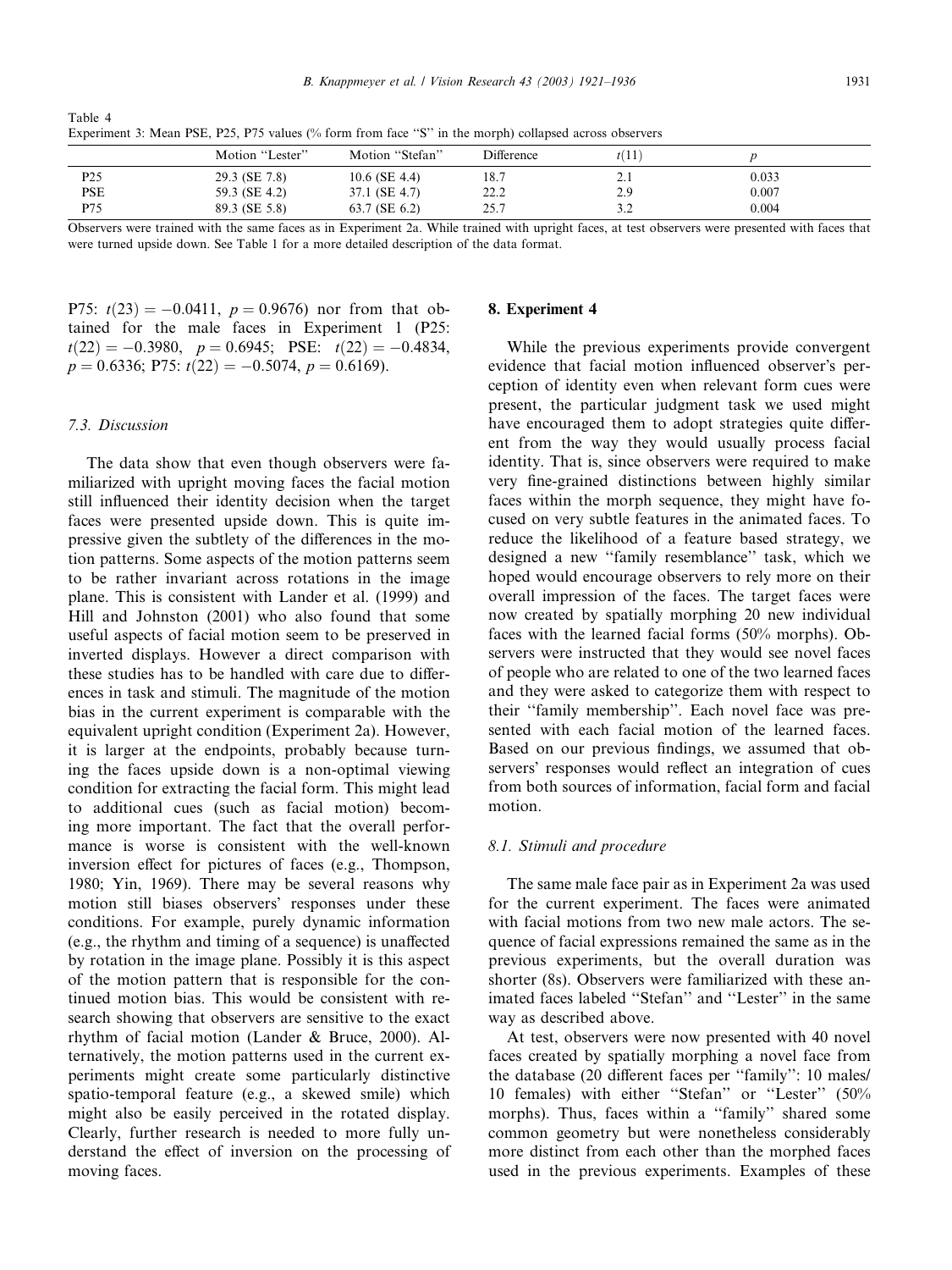

Fig. 6. Experiment 4. (a) Procedure. At training, observers were again familiarized with two animated faces (labeled ''Stefan'' and ''Lester''). At test they were now shown 40 new moving faces and were asked to decide whether these faces belong to members of either "Stefan's" or "Lester's family". Each "family" consisted of 20 novel faces (10 males/10 females) morphed halfway towards "Stefan" or "Lester" (50% morphs). Thus faces within one ''family'' resembled each other with respect to their form. Each face was presented twice: once animated with ''Lesters'' motion and once animated with "Stefan's" motion. (b) Results. Mean percent correct (collapsed across observers) defined on the basis of the form cue, e.g. response ''Stefans family'' counts as correct for a face that was morphed with ''Stefan''. Error bar represent standard errors. Performance was above chance in all conditions, suggesting that observers used the facial form cue in this task. However, observers also used the facial motion cue to make their decision, as revealed by a strong interaction between form and motion. That is, when the motion cue was consistent with the form cue, performance was considerably more accurate than when it was inconsistent.

stimuli are shown in Fig. 6a. Observers were instructed that they would see novel faces of people who were related to ''Stefan'' or ''Lester''. On each trial, their task was to categorize a single novel face as either ''a member of Stefan's family" or "a member of Lester's family". Each face was presented twice, once moving with "Lester's" facial motion and once moving with "Stefan's" facial motion. Response was given via key press  $("S" or "L").$ 

# 8.2. Results

Fig. 6b shows the mean percentage (collapsed across observers) of correct responses for each family and each

motion pattern. Responses were defined as ''correct'' when they were consistent with the form cue in the stimulus, e.g. the response "Stefan's family" to a face that was morphed with ''Stefan'' counted as a correct response irrespective of the motion pattern that was used to animate the face. A 2(form motion combination at training)  $\times$  2 (form cue)  $\times$  2 (motion cue) ANOVA revealed a significant interaction between form and motion  $(F(1, 15) = 7.6, p = 0.02)$ . When the faces were animated with the consistent motion, i.e. "Lester's family" with "Lester's" motion and "Stefan's family" with "Stefan's" motion, observers were considerably more accurate, than when exactly the same faces were animated with the inconsistent motion (Table 5). There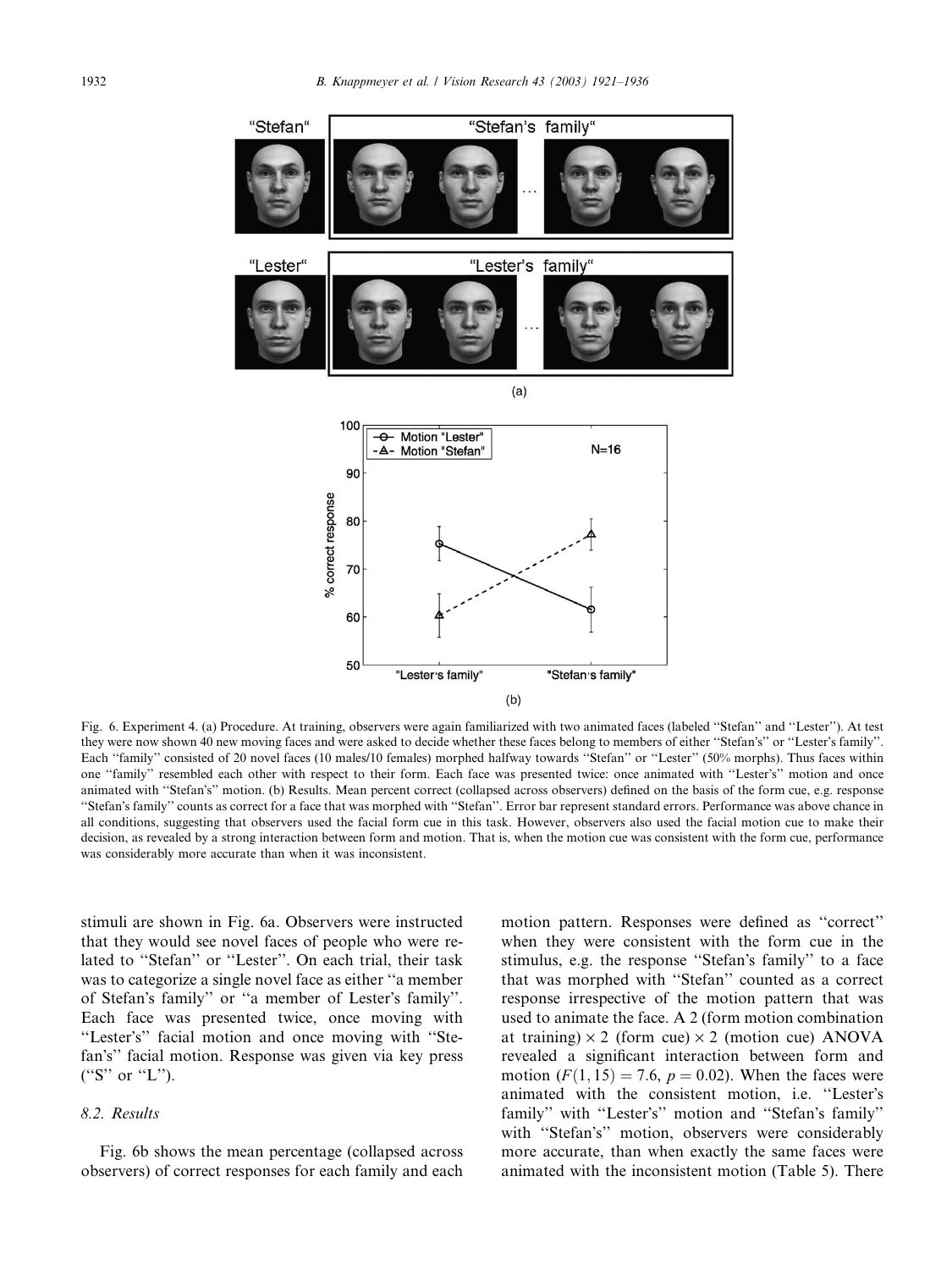Table 5 Experiment 4: Family resemblance task

| Facial form          | Facial motion "Lester" |     |       |             | Facial motion "Stefan" |     |       |                             |  |
|----------------------|------------------------|-----|-------|-------------|------------------------|-----|-------|-----------------------------|--|
|                      | $%$ Correct            | SЕ  | t(15) |             | $%$ Correct            | SЕ  | t(15) |                             |  |
| New $+50\%$ "Lester" | 75.3                   | 3.0 | ٠.    | p < 0.001   | 60.3                   | 4.6 | 2.3   | $p = 0.038$                 |  |
| New $+50\%$ "Stefan" | 61.6                   | 4.  | 2.5   | $p = 0.026$ |                        |     | 8.3   | p < 0.001                   |  |
|                      | $\sim$                 |     |       |             |                        |     |       | a comment of the comment of |  |

Percent correct responses (i.e. response "Lester's family" when facial form was morphed with "Lester") averaged across observers ( $n = 16$ ). The t-values were calculated to asses whether performance was above chance level (50%).

were no other main effects or interactions. Finally, *t*-tests ( $p < 0.05$ ) reveal that observers were consistently above chance (50%) in all conditions.

## 8.3. Discussion

Using a more natural task, these data again indicate that cues to both facial form and facial motion, contribute to the processing of identity. Given the definition of ''correct response'' we used in this experiment, an ideal observer who relied solely on form information would perform with 100% correct responses irrespective of the facial motion pattern that was used to animate the faces. In contrast, an ideal observer who relied exclusively on the motion cue would perform with 100% correct responses, when the facial motion is consistent with the facial form, but with  $0\%$  correct response when form and motion cue were inconsistent. The data clearly does not conform to either of these two cases. Rather, observers seem to base their decision on some combination of form and motion, a pattern more similar to that predicted from an ideal observer, who integrated form and motion cues with equal weights. Such an observer would perform at 100%, when form and motion cue are consistent and at chance (50%), when form and motion cue are inconsistent The fact that performance was above chance in all conditions, even in the inconsistent condition, may reflect a slight advantage of the form over the motion cue.

#### 9. General discussion

In the series of experiments reported here we found consistent evidence that non-rigid facial motion biased observers' perception of identity. Furthermore, by employing a variety of new tasks and new techniques, we have demonstrated that information provided by facial form and facial motion seems to be integrated during the processing of identity.

In the first three experiments we measured responses to morphed faces that represented a continuous transition between the forms of two learned faces. In Experiment 1, there was a consistent shift between the psychometrical functions measured for the different learned facial motions that were applied to these morphs, suggesting that facial motion biased observers

identity decisions. This shift was observable across almost the whole range of the morph sequence, even when relevant form information was available. While the learned faces in this initial experiment looked very similar, Experiment 2 replicated these findings with faces that were considerably more distinct. Although the motion bias was slightly weaker in this experiment (Experiment 2b), it was still present. Furthermore, observers were still able to reliably distinguish between facial motions when they were presented on an average face, suggesting that the individual motion patterns had still been extracted, but were given less weight during the integration. In Experiment 3, we found that a motion bias could still be observed even when target faces were rotated 180° in the picture plane, suggesting that some aspect of the spatio-temporal pattern was rotationinvariant. Possibly it is the purely dynamic information (e.g., the speed or a characteristic rhythm) which causes the bias in such a condition. Alternatively, the motion patterns might contain some very distinctive feature (for example a twisted smile) which can be easily observed even when the face is turned upside down. Finally, in Experiment 4, a family resemblance task was used to demonstrate that the observed motion bias generalized to tasks involving a larger variety of facial forms. Again, the results suggested that observers integrated both facial form and facial motion during the processing of identity.

The finding that facial motion biased observers identity decisions is consistent with previous research showing that such motion patterns can carry information about identity (e.g. Bruce & Valentine, 1988; Knight & Johnston, 1997; Lander et al., 1999; Rosenblum et al., 2002; Thornton & Kourtzi, 2002). Recently, however, Hill and Johnston (2001), using a very similar technique, found only weak effects of purely non-rigid facial motion compared to robust effects of rigid head motion. The stronger effects of non-rigid motion observed in the current work may reflect subtle differences in either the task or the stimuli used in these studies. For example, we used expressive, rather than speech-related, movements and we introduced an incidental learning phase to familiarize observers with specific motion patterns. Familiarity seems to be one factor that has a strong impact on the detection of motion effects (e.g., OToole et al., 2002 for a review).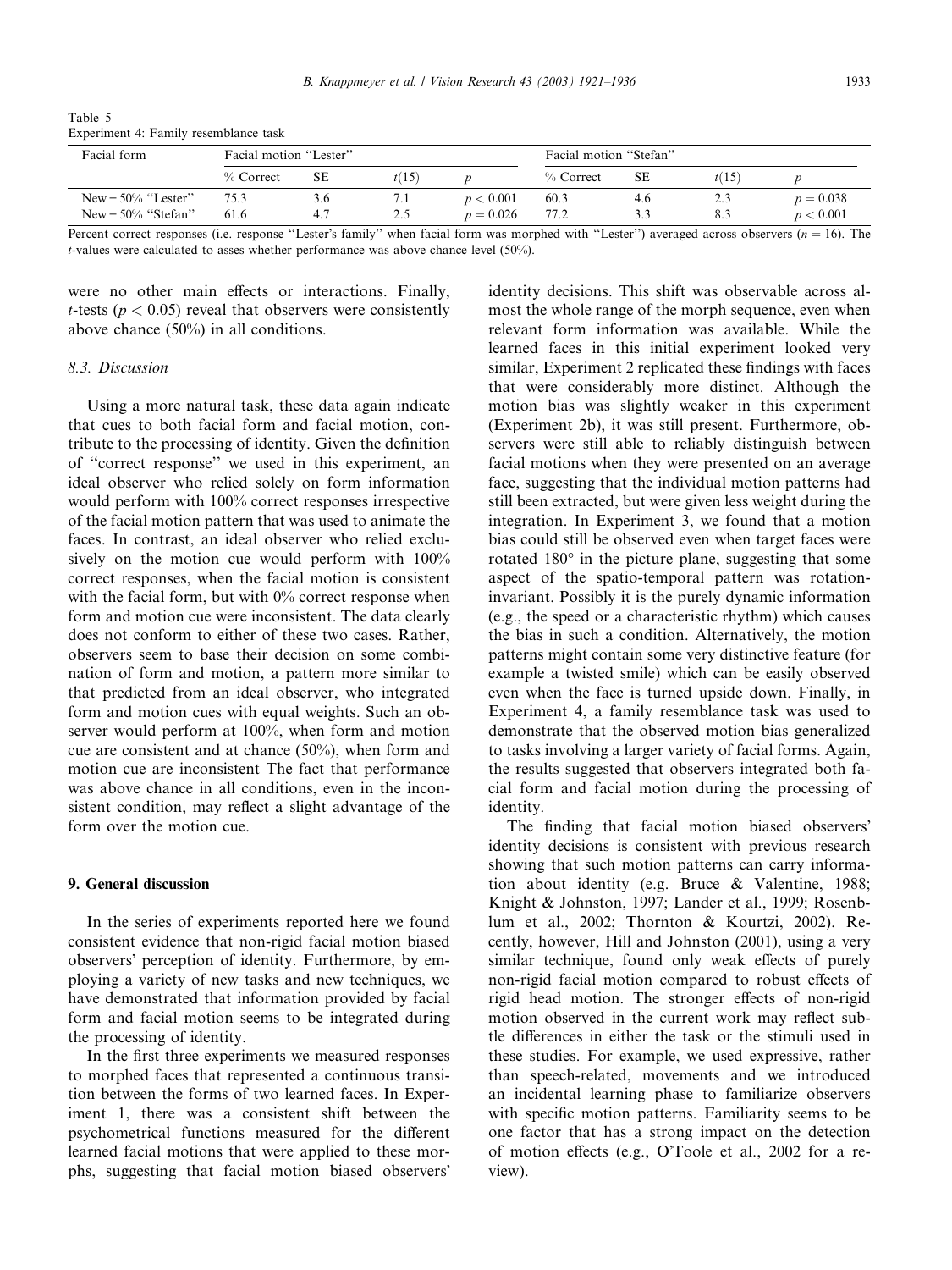The presence of robust non-rigid motion effects in the current work is particularly interesting as the observers had access to both facial form and facial motion cues at learning and test. That is, in contrast to previous research (e.g., Bassili, 1978; Bruce & Valentine, 1988; Hill & Johnston, 2001; Knight & Johnston, 1997; Lander et al., 1999; Rosenblum et al., 2002), which focused on reducing or eliminating the form cue to investigate effects of motion in isolation, the current study explored the integration of facial form and facial motion. While investigating effects of isolated or enhanced motion may be very useful in order to more fully understand their potential impact on face processing, outside of the laboratory, such isolated cues may rarely be used. Although the current animation and morphing techniques may raise similar concerns regarding ecological validity, our experimental situation was more natural in the sense that the two major sources of information––form and motion––were available in stimuli with high image quality. The fact that motion still biased observers judgments under these conditions strongly suggests that facial movements are not redundant cues to identity, as has sometimes been suggested (e.g., Bruce & Valentine, 1988; Knight & Johnston, 1997). More specifically, the results from Experiment 4 suggest that facial form and facial motion might be integrated with almost equal weights in decisions about identity, with only a slight advantage for facial form. That is, observers performed close to chance when form and motion cue were inconsistent, while they were performing well above chance when both cues were consistent. If they had mainly relied on form or mainly on motion, this would have been revealed in a different pattern of results for the inconsistent condition. However, more research is needed to determine the exact weights and functions which are applied during the integration of these two cues.

In the introduction we outlined two current hypotheses (OToole et al., 2002; Lander & Bruce, 2000) as to how facial motion could, theoretically, contribute to face recognition. The representation enhancement hypothesis suggests that seeing a face move provides a better structural representation of that face than static images. The supplemental information hypothesis suggests that facial motion can be used as an additional source of identity specific information. As the experiments reported here do not directly compare static versus dynamic presentation modes, our findings are uninformative with respect to the first hypothesis. However, the fact that we found response differences for identical faces that differed only in the way they moved is clearly consistent with the supplemental information hypothesis. Furthermore, as mentioned above, the overall pattern of results in all of our studies seems to suggest that both form and motion are being used during the processing of identity, a finding which again would seem to support the supplemental information hypothesis.

More generally, the motion capture and animation techniques employed in the current work open the door for the systematic study of the use of form and motion across a whole range of topics, which have previously only been explored with static images of faces. For example, by using dynamic morphing and caricaturing methods (Blanz & Vetter, 1999; Giese & Poggio, 2000), it is possible to investigate the influence of motion on facial caricature (e.g., Giese, Knappmeyer,  $&$  Bülthoff, 2002; Hill et al., 2002; Rhodes, Brennan, & Carey, 1987) and viewpoint effects (e.g., Troje  $&$  Bülthoff, 1996; Watson, Hill, & Johnston, 2002; Troje & Kersten, 1999). As already mentioned the techniques and tasks described in this paper also allow researchers to disentangle rigid from non-rigid facial motion and would make it feasible to systematically study the role of motion during learning, i.e. when an unfamiliar face becomes familiar. While the current paper has been exclusively concerned with the contribution of facial motion to the processing of identity, similar techniques can be applied to the study of other aspects of face processing, for example facial attractiveness (Knappmeyer, Thornton, Etcoff,  $&$  Bülthoff, 2002).

Finally, we believe the current findings have important implications for cognitive and neural models of face perception (Bruce & Young, 1986; Haxby, Hoffman, & Gobbini, 2000). Such models have typically stressed a separation of the invariant aspects (facial form) and changeable aspects (facial motion) of faces into independent processing systems and have assigned decisions about facial identity firmly with the former system. While earlier studies have shown that either of these systems can compute identity in isolation, here we have shown that when operating together, a compromise is reached with responses reflecting input from both types of information. Such a compromise, is consistent with a growing body of evidence from behavioral (Bernstein & Cooper, 1997; Lorenceau & Alais, 2001; Stone & Harper, 1999; Wallis & Bülthoff, 2001), computational (Giese & Poggio, 2003) and neural studies (Bradley, Chang, & Andersen, 1998; Decety & Grezes, 1999; Grossman & Blake, 2002; Haxby et al., 2000; Kourtzi, Bülthoff, Erb, & Grodd, 2002; Oram & Perrett, 1994) which emphasize the use of both form and motion during the recognition of many classes of objects.

#### Acknowledgements

The authors would like to thank Fiona Newell, Chris Christou, Markus Graf, Alice OToole and Zoe Kourtzi for comments on an earlier draft of the manuscript; Mario Kleiner, Volker Blanz and Curzio Basso for helping to produce the stimuli and our colleagues, who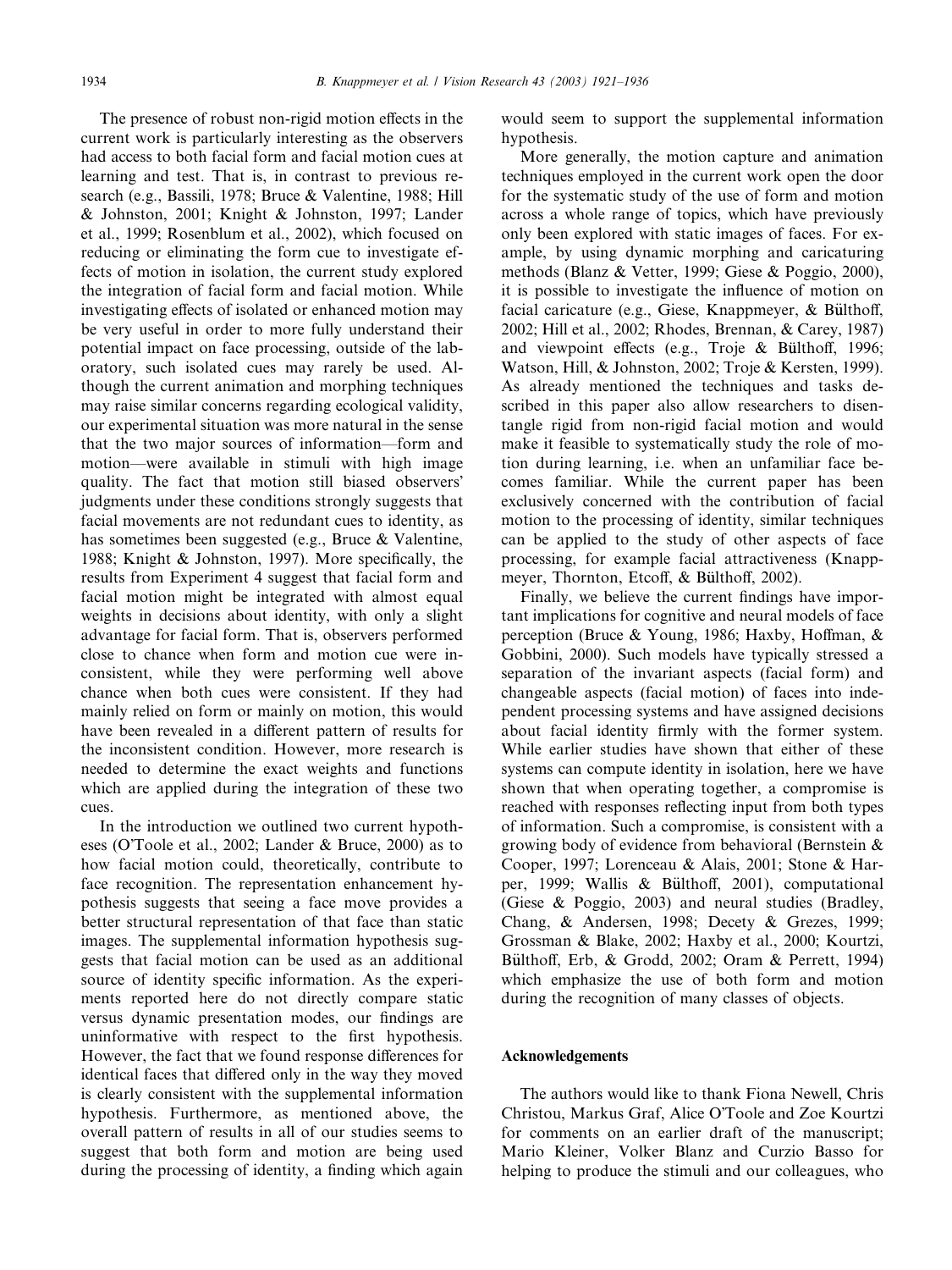allowed us to record their facial motions. We would also like to thank two anonymous reviewers for their valuable and thoughtful comments.

#### References

- Bassili, J. (1978). Facial motion in the perception of faces and emotional expression. Journal of Experimental Psychology: Human Perception and Performance, 4, 373–379.
- Bernstein, L. J., & Cooper, L. A. (1997). Direction of motion influences perceptual identification of ambiguous figures. Journal of Experimental Psychology: Human Perception and Performance, 23(3), 721–737.
- Berry, D. S. (1990). What can a moving face tell us? Journal of Personality and Social Psychology, 58(6), 1004–1014.
- Berry, D. S. (1991). Child and adult sensitivity to gender information in patterns of facial motion. Ecological Psychology, 3(4), 348– 366.
- Blanz, V., & Vetter, T. (1999). A morphable model for the synthesis of 3D faces. Computer Graphics Proceedings SIGGRAPH, 187– 194.
- Bradley, D. C., Chang, G. C., & Andersen, R. A. (1998). Encoding of three-dimensional structure-from-motion by primate area MT neurons. Nature, 392, 714–717.
- Bruce, V., Henderson, Z., Greenwood, K., Hancock, P. J. B., Burton, A. M., & Miller, P. (1999). Verification of face identities from images captured on video. Journal of Experimental Psychology-Applied, 5(4), 339–360.
- Bruce, V., & Valentine, T. (1988). When a nod's as good as a wink: The role of dynamic information in facial recognition. In M. M. Gruneberg, P. E. Morris, & R. N. Sykes (Eds.), Practical aspects of memory: current research and issues (Vol. 1, pp. 169-174). Chichester: Wiley.
- Bruce, V., & Young, A. (1986). Understanding face recognition. British Journal of Psychology, 7, 305–327.
- Campbell, R., de Gelder, B., & de Haan, E. (1996). The lateralization of lip-reading: A second look. Neuropsychologia, 34(12), 1235– 1240.
- Christie, F., & Bruce, V. (1998). The role of dynamic information in the recognition of unfamiliar faces. Memory and Cognition, 26, 780–790.
- Davies, G., Ellis, H. D., & Shepherd, J. (1978). Face recognition accuracy as a function of mode of representation. Journal of Applied Psychology, 63, 180–187.
- Decety, J., & Grezes, J. (1999). Neural mechanisms subserving the perception of human actions. Trends in Cognitive. Sciences, 3(5), 172–178.
- Giese, M. A., & Poggio, T. (2000). Morphable models for the analysis and synthesis of complex motion patterns. International Journal of Computer Vision, 38(1), 59–73.
- Giese, M. A., & Poggio, T. (2003). Neural mechanisms for the recognition of biological movements. Nature Reviews Neuroscience, 4, 179–192.
- Giese, M. A., Knappmeyer, B., & Bülthoff, H. H. (2002). Automatic synthesis of sequences of human movements by linear combination of learned example patterns. In H. H. Bülthoff, S. W. Lee, T. Poggio, & C. Wallraven (Eds.), Biologically motivated computer vision (pp. 538–547).
- Grossman, E. D., & Blake, R. (2002). Brain Areas active during visual perception of biological motion. Neuron, 35, 1167–1175.
- Hancock, P. J. B., Bruce, V., & Burton, A. M. (2000). Recognition of unfamiliar faces. Trends in Cognitive Sciences, 4(9), 330–337.
- Haxby, J. V., Hoffman, E. A., & Gobbini, M. I. (2000). The distributed human neural system for face perception. Trends in Cognitive Sciences, 4(6), 223–233.
- Hill, H., & Johnston, A. (2001). Categorizing sex and identity from the biological motion of faces. Current Biology, 11, 880–885.
- Hill, H., Pollick, F. E., Kamachi, M., Troje, N. F., Watson, T., & Johnston, A. (2002). Using the principles of facial caricature to exaggerate human motion. Perception, 31(Suppl.), 60.
- Johansson, G. (1973). Visual perception of biological motion and a model for its analysis. Perception and Psychophysics, 1, 201– 211.
- Kamachi, M., Bruce, V., Mukaida, S., Gyoba, J., Yoshikawa, S., & Akamatsu, S. (2001). Dynamic properties influence the perception of facial expressions. Perception, 30, 875–887.
- Knappmeyer, B., Thornton, I. M., Etcoff, N., & Bülthoff, H.  $(2002)$ . Facial motion and the perception of facial attractiveness. Vision ScienceS Society, 2nd Annual Meeting, Sarasota, Florida, 10–15 May.
- Knight, B., & Johnston, A. (1997). The role of movement in face recognition. Visual Cognition, 4, 265–273.
- Kourtzi, Z., Bülthoff, H. H., Erb, M., & Grodd, W. (2002). Objectselective responses in the human motion area MT/MST. Nature Neuroscience, 5(1), 17–18.
- Lander, K., & Bruce, V. (2000). Recognizing famous faces: Exploring the benefits of facial motion. Ecological Psychology, 12, 259–272.
- Lander, K., Bruce, V., & Hill, H. (2001). Evaluating the effectiveness of pixalation and blurring on masking the identity of familiar faces. Applied Cognitive Psychology, 15, 101–116.
- Lander, K., Christie, F., & Bruce, V. (1999). The role of movement in the recognition of famous faces. Memory and Cognition, 27, 974– 985.
- Leopold, D. A., OToole, A. J., Vetter, T., & Blanz, V. (2001). Prototype-referenced shape encoding revealed by high-level aftereffects. Nature Neuroscience, 4(1), 89–94.
- Lorenceau, J., & Alais, D. (2001). Form constraints in motion binding. Nature Neuroscience, 4(7), 745–751.
- Oram, M. W., & Perrett, D. I. (1994). Responses of anterior superior temporal polysensory (STPa) neurons to ''biological motion'' stimuli. Journal of Cognitive Neuroscience, 6, 99–116.
- OToole, A. J., Roark, D. A., & Abdi, H. (2002). Recognizing moving faces: Psychological and neural synthesis. Trends in Cognitive Sciences, 6(6), 261-266.
- Perrett, D. I., Lee, K. J., Penton-Voack, I., Rowland, D., Yoshikawa, S., Burt, D. M., Henzi, S. P., Castles, D. L., & Akamatsu, S. (1998). Effects of sexual dimorphism on facial attractiveness. Nature, 394, 884–887.
- Pike, G. E., Kemp, R. I., Towell, N. A., & Phillips, K. C. (1997). Recognizing moving faces: The relative contribution of motion and perspective view information. Visual Cognition, 4, 409–437.
- Rhodes, G., Brennan, S., & Carey, S. (1987). Identification and ratings of caricatures: Implications for mental representation of faces. Cognitive Psychology, 19, 473–497.
- Rosenblum, L. D., Yakel, D. A., Baseer, N., Panchal, A., Nordase, B. C., & Niehus, R. P. (2002). Visual speech information for face recognition. Perception and Psychophysics, 64(2), 220–229.
- Schiff, W., Banka, L., & Galdi, G. D. (1986). Recognizing people seen in events via dynamic ''mug shots''. American Journal of Psychology, 99, 219–231.
- Stone, J., & Harper, N. (1999). Object recognition: View-specificity and motion-specificity. Vision Research, 39, 4032–4044.
- Tanaka, J. W., & Farah, M. J. (1993). Parts and wholes in face recognition. Quarterly Journal of Experimental Psychology-A, 46, 225–245.
- Thompson, P. (1980). Margaret thatcher: A new illusion? Perception, 9, 483–484.
- Thornton, I. M., & Kourtzi, Z. (2002). A matching advantage for dynamic human faces. Perception, 31(1), 113–132.
- Troje, N. F.,  $\&$  Bülthoff, H. H. (1998). How is bilateral symmetry of human faces used for recognition of novel views. Vision Research, 38, 79–89.